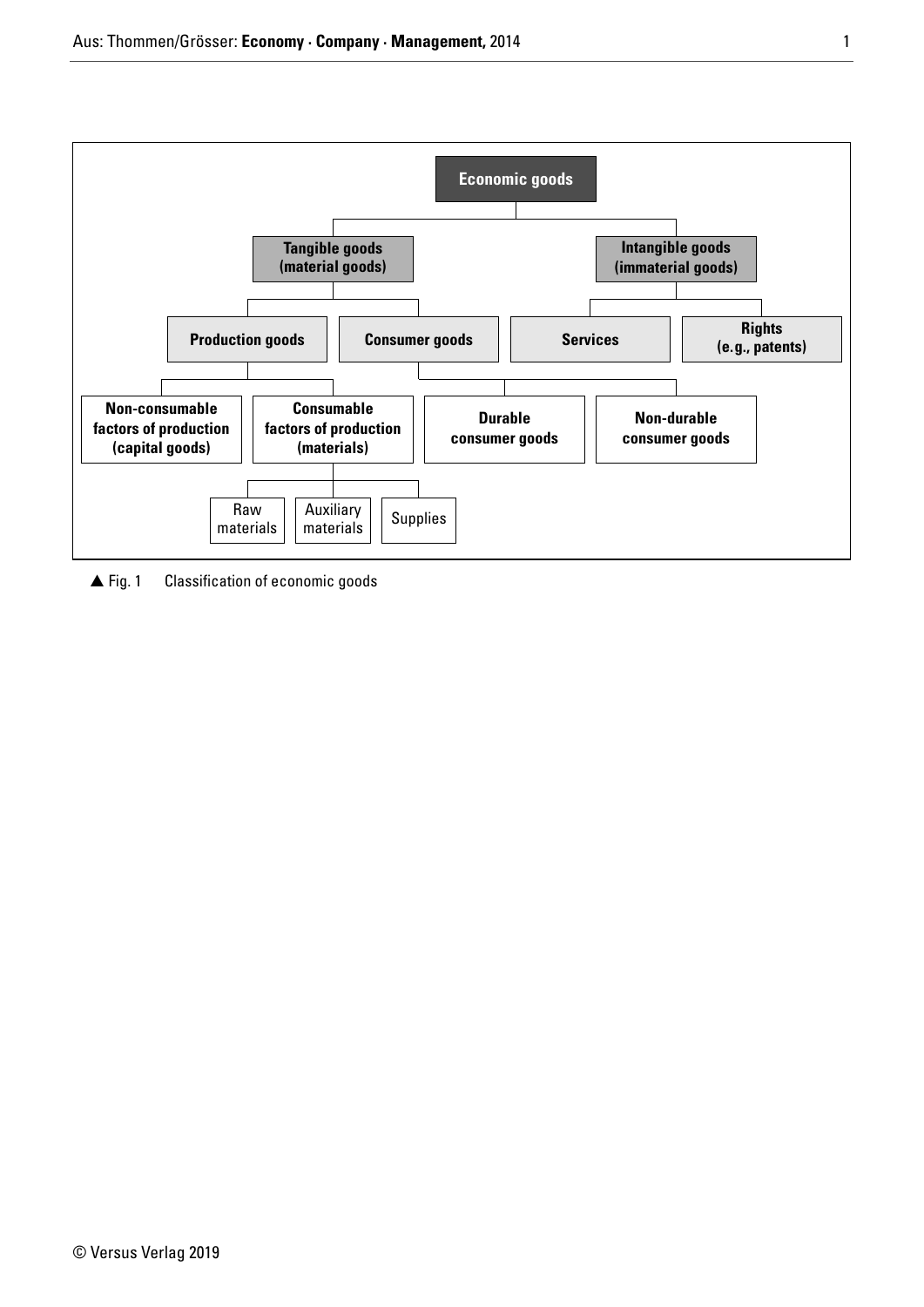

 $\blacktriangle$  Fig. 2 Degree of independence of companies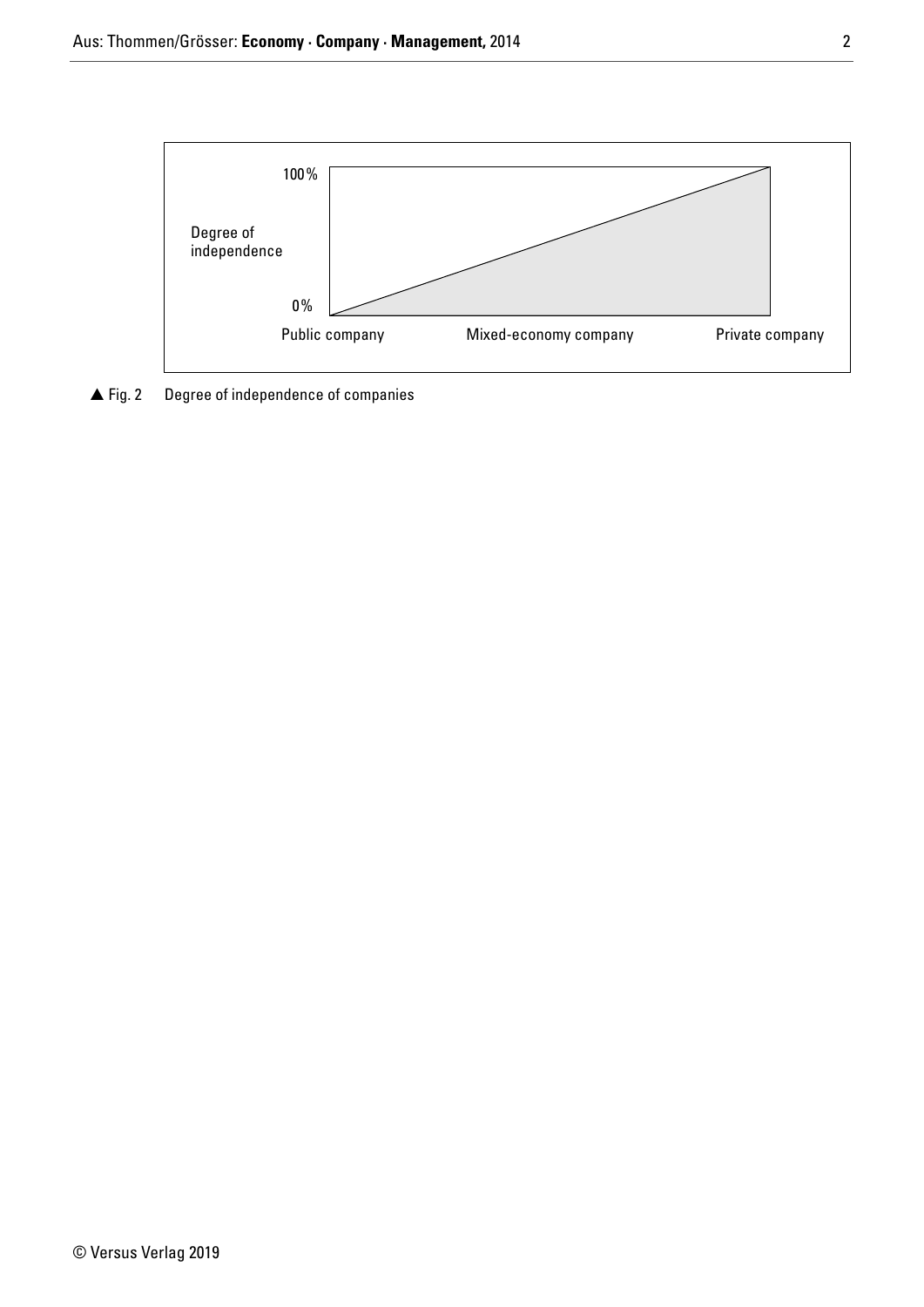| <b>Type of demand</b><br>satisfaction<br><b>Agency</b> | <b>Satisfaction of</b><br>internal demands<br>(consumption economies) | <b>Satisfaction of</b><br>external demands<br>(production economies) |  |
|--------------------------------------------------------|-----------------------------------------------------------------------|----------------------------------------------------------------------|--|
| <b>Public sector</b>                                   | <b>Public authorities</b><br>Public households                        | Public companies<br><b>Public administrations</b>                    |  |
|                                                        |                                                                       | Mixed-economy companies                                              |  |
| <b>Private sector</b>                                  | Private households                                                    | Private companies                                                    |  |

▲ Fig. 3 Classification of economic units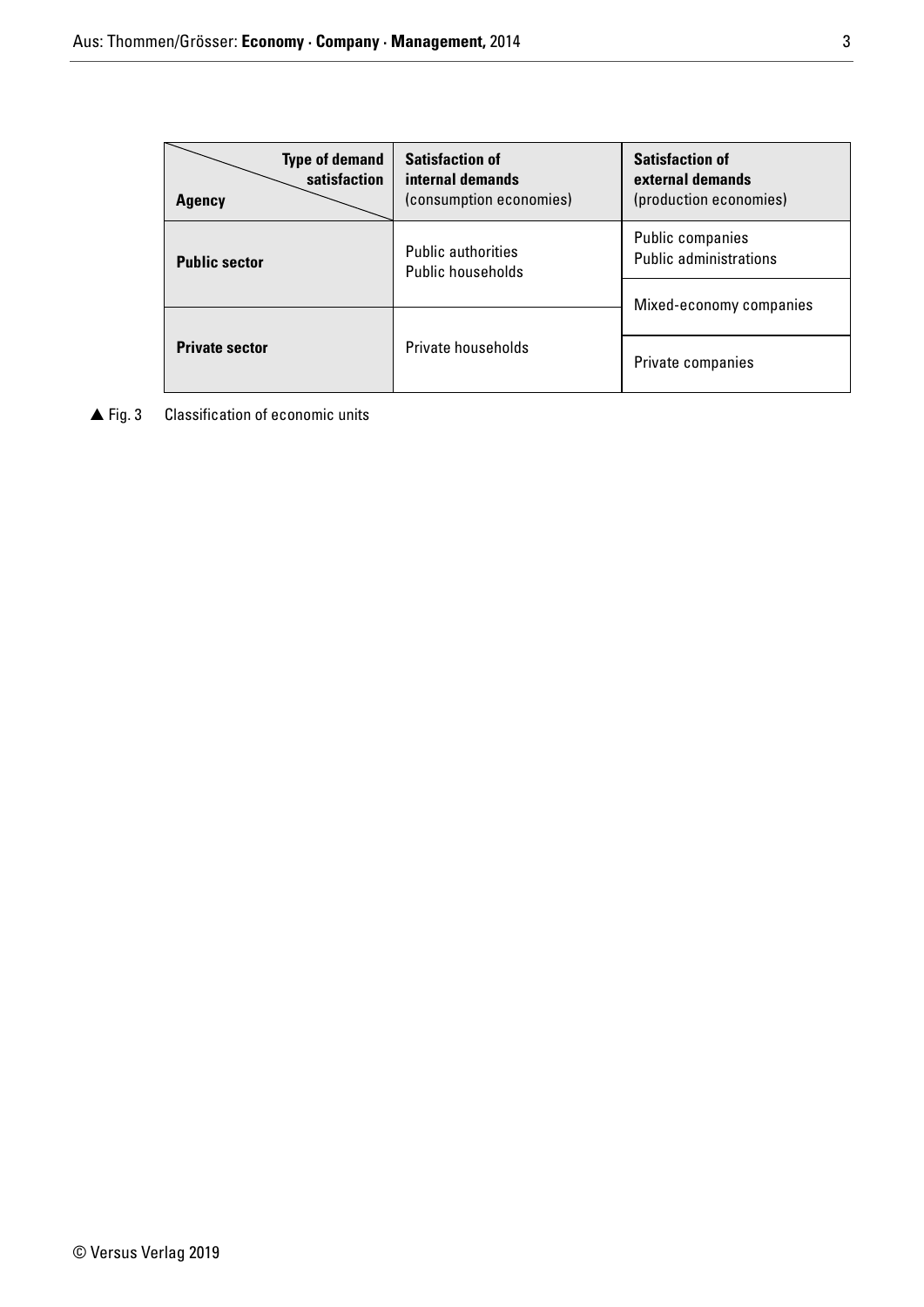We normally consider our daily experiences as if they were shaped by the **law of proportional effects:** A gentle tap with a hammer (or just a suggestion) drives the nail (or thought) a little bit deeper into the wood (or mind), while a hard stroke has a correspondingly stronger effect.

Such proportionality can be mathematically represented as a linear function, which is graphically represented as a straight line. All processes that can be represented in this way are described as **linear processes.** Their biggest advantage is that they are easy to comprehend and calculate and therefore ensure an ability to act.

The example of the hammer strike (suggestion) shows that the application of this kind of thinking to human communication seems convincing at first glance. This model is used in education and training to teach us how the world "works". This concept does indeed apply to a large part of our life experience, in particular when we are in a "stable situation": the more you practise, the better it gets, the harder you try, the higher the effect, the stronger the blow, the deeper the nail or thought will penetrate. All other events around us can be disregarded. This is the way to develop world views and action models and the way to deal with colleagues or to guide employees; this pattern is used to make decisions. Deviating experiences are rejected as exceptions or special cases – or provide reasons to adapt and improve the models.

Proportionality is the consistent and binding pattern used to explain dynamic processes and linear thinking is still the common measure for professional behaviour.

Things started to change at the beginning of the 20<sup>th</sup> century. The revolution started in physics, where the very small deviations from the classical theories at first gave only a vague indication of a need for change, but later causes a completely unexpected paradigm shift. Almost all of the physical view of the world was destroyed and quantum mechanics created a **new, non-linear way of thinking** as the basis for modern physics. Scientists are still cleaning up the fallout and system-based, constructive thinking is to some extent a long-term effect of these events.

Small deviations have disproportionally large effects, consequences can no longer be foreseen in a linear way.

There is no doubt that the old models led to impressive success in terms of understanding technology. However, we can see today that their usefulness was restricted to only a small part of the world.

The physics example might suggest that it only deals with an exceptional situation and that in everyday life, where people do not deal with atoms but with other people, linear models are still good enough to cope. However, the transformations in the areas we are interested in are likely to be even more severe than those in the sciences.

This is not yet obvious, as many sociologists, economists and cultural experts still rely on the concept of proportionality of cause and effect and hope that they can avoid restructuring their fields in the way that became necessary in the science field. The linear model is defended and the more complex non-linear thinking is regarded as too theory-based and impractical. New attempts have been hesitant to date.

The reason for this persistence is obvious: linearity promises to make it possible to plan and manage the difficult field of human interaction and thus promises security. However, it is becoming increasingly obvious that linear thinking is becoming too restrictive, particularly in the social and economic field. The phenomenon of **increasing complexity** is decisive in this regard. It refers to processes that are highly dependent on interaction with other equally complex processes and often have an influence on these processes as well. This creates **feedback loops** that are difficult to comprehend. This is often aggravated by time delays that tend to obfuscate the direct influences.

 $\triangle$  Fig. 4 Fig. 4 A new thinking paradigm (Backhausen/Thommen 2006, pp. 50; Groesser/Schaffernicht 2012)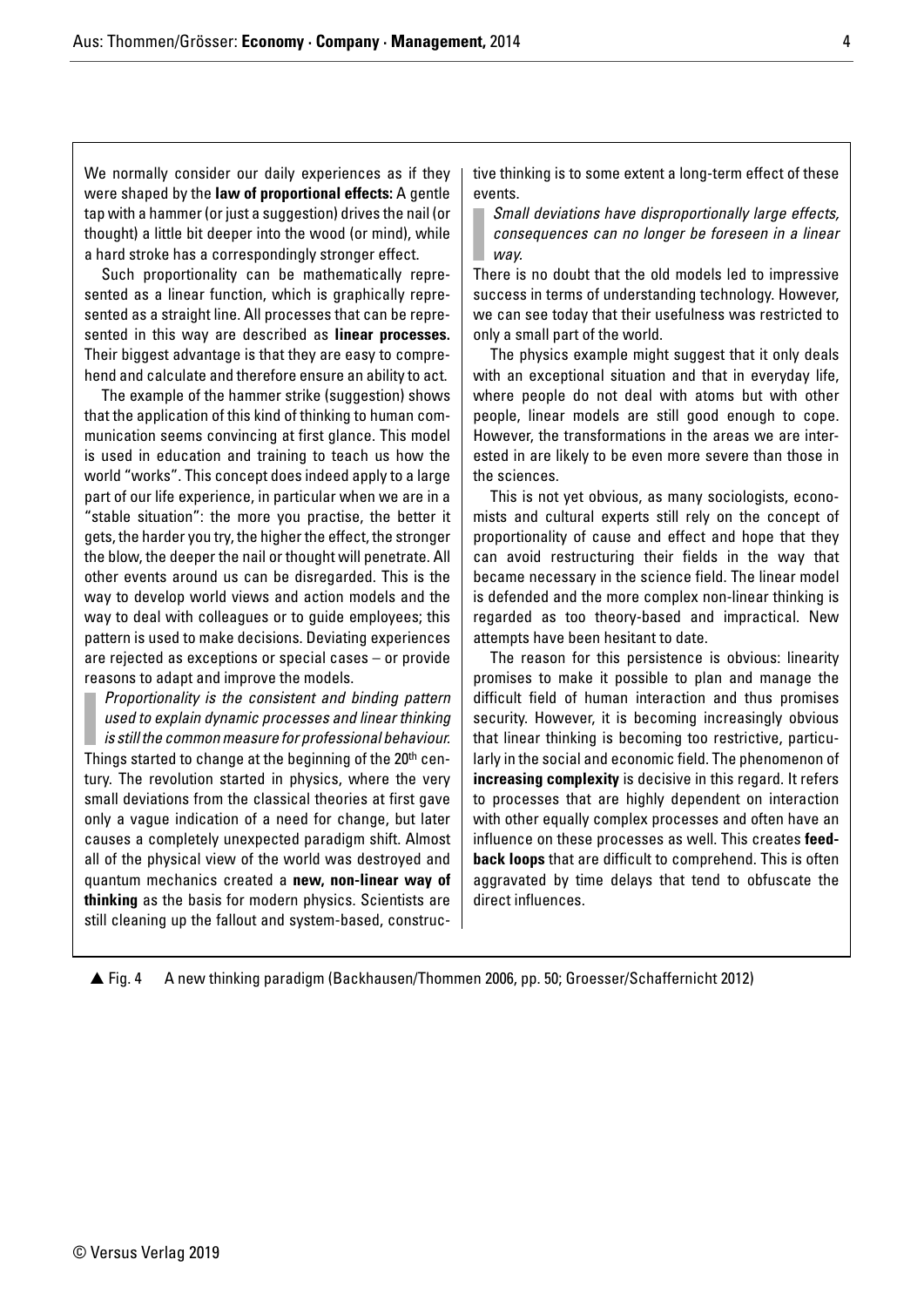

 $\triangle$  Fig. 5 Conceptual diagram about operational sales process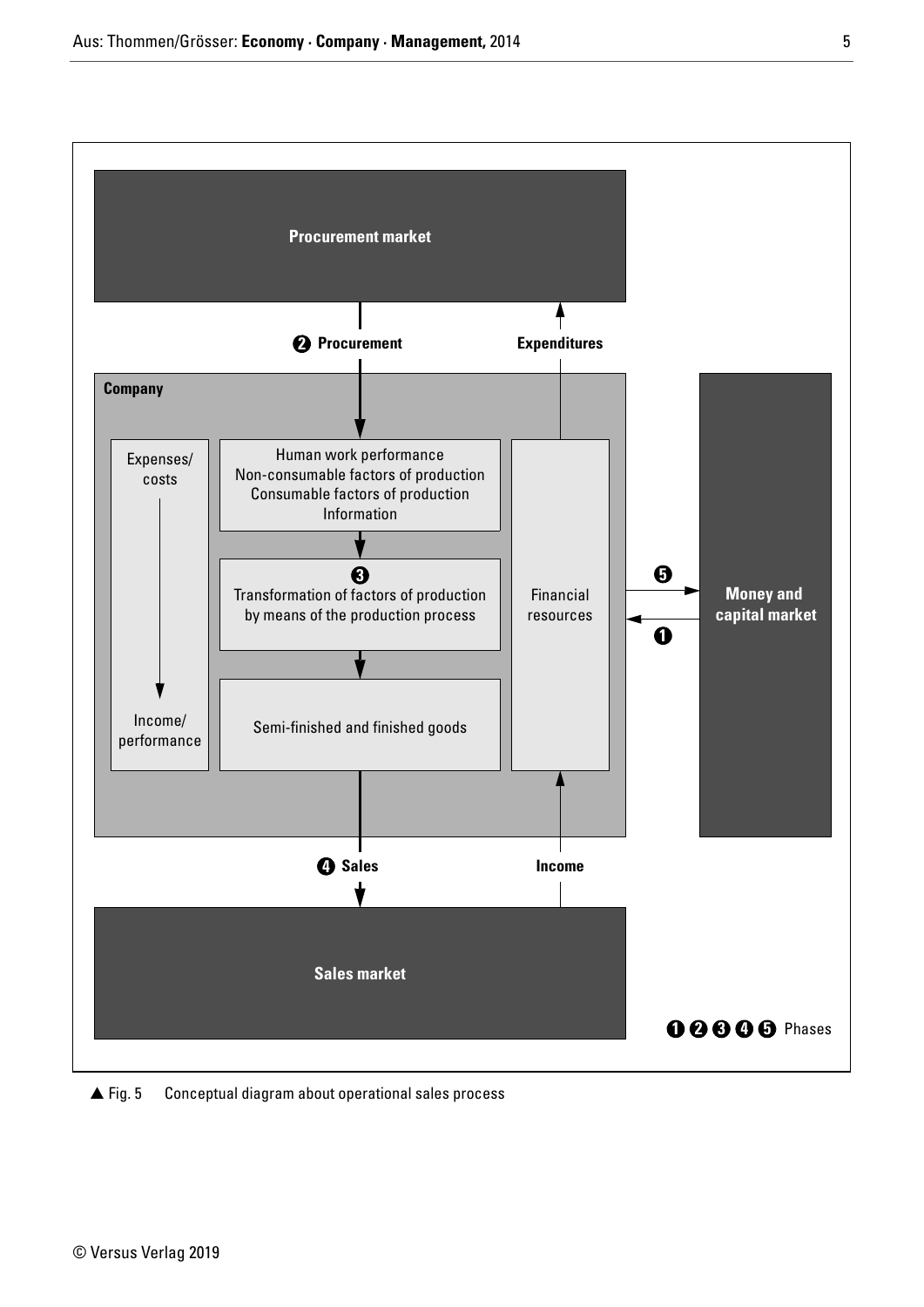

 $\blacktriangle$  Fig. 6 Problem-solving process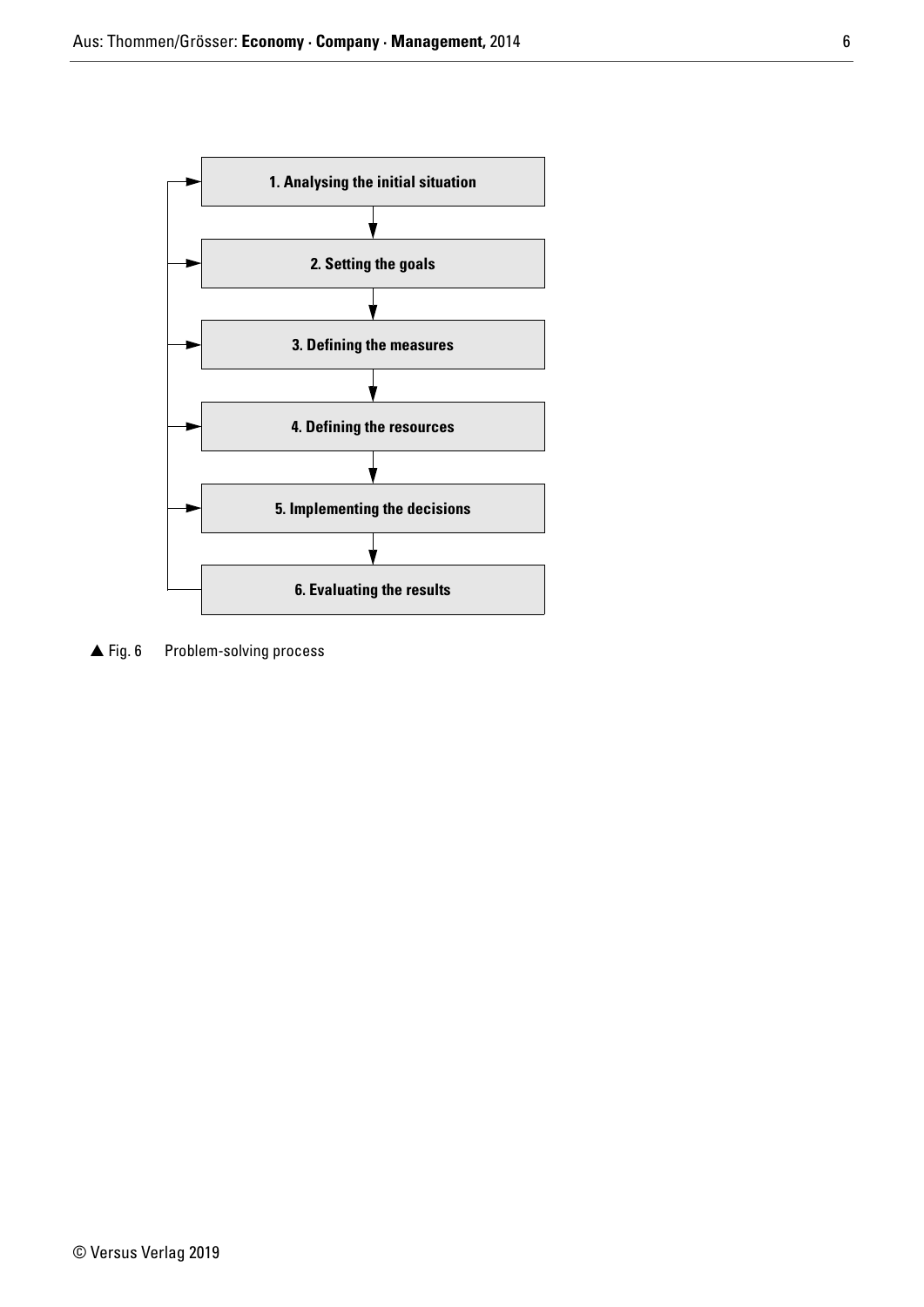

 $\triangle$  Fig. 7 Fig. 7 Model about sales dynamics as an example of system dynamics thinking (cf. Morecroft 1985, S. 909)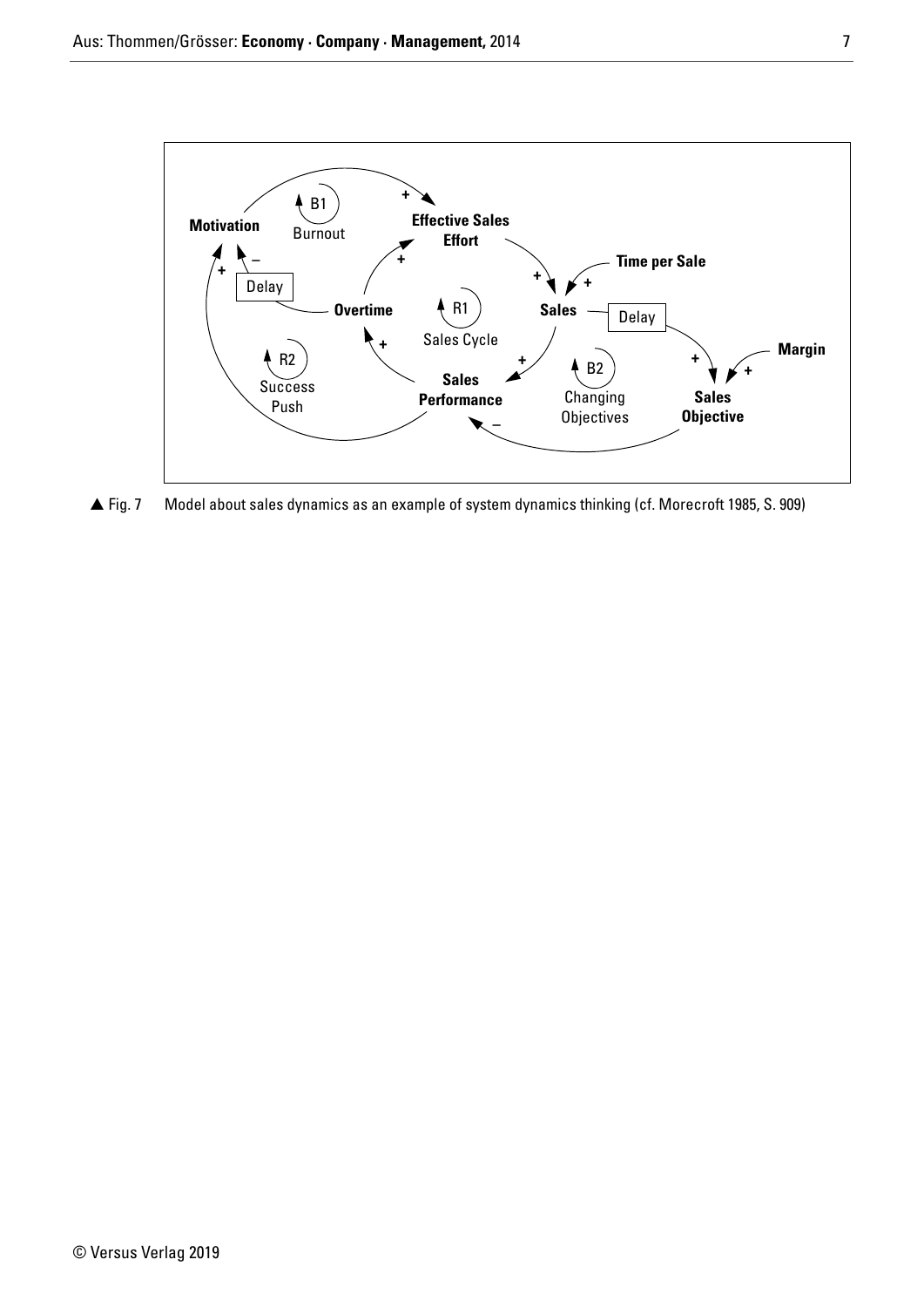

 $\triangle$  Fig. 8 Linear model illustrating the influence of price, quality and functionality on operative cash flow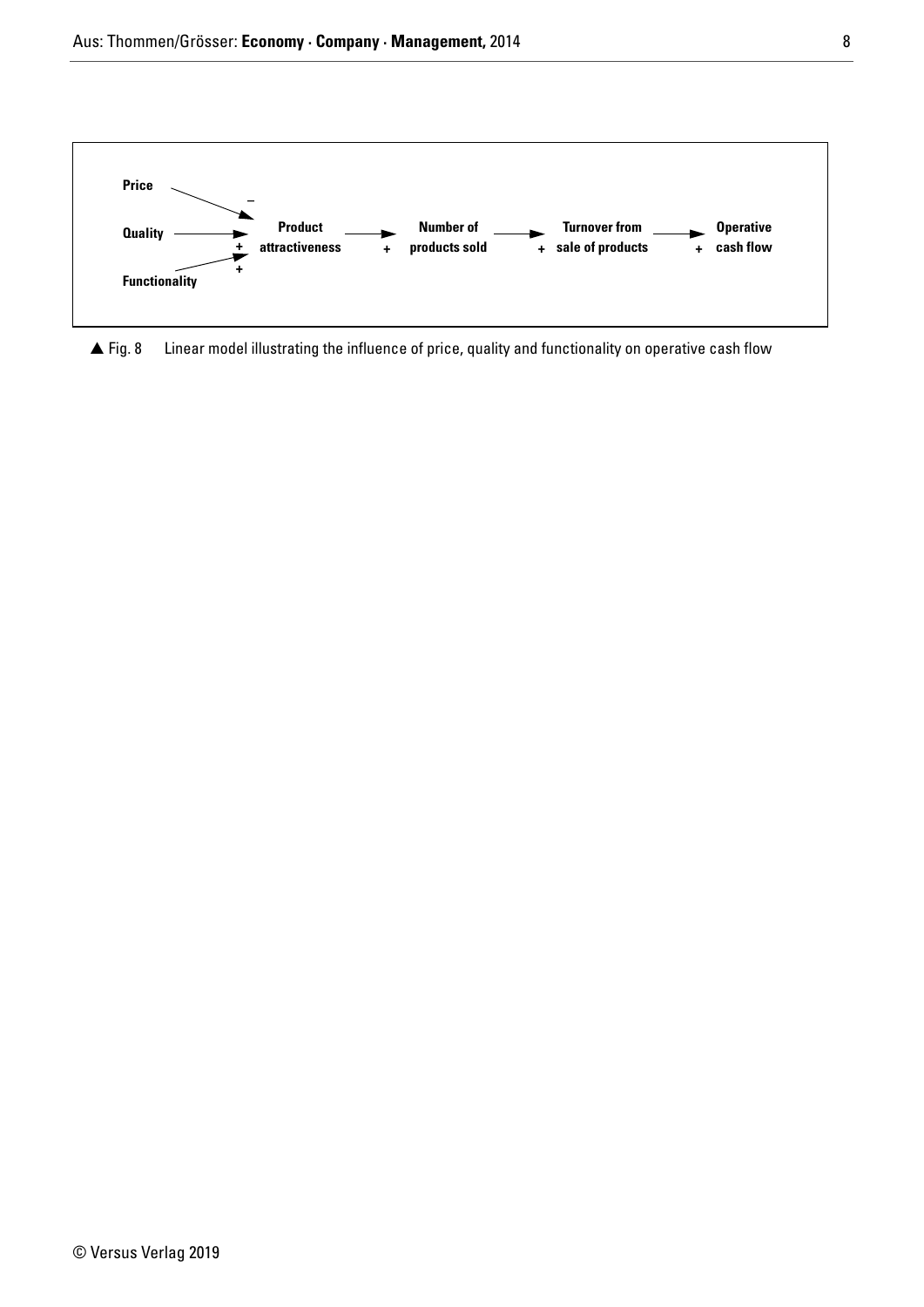

 $\blacktriangle$  Fig. 9 Feedback loop model illustrating the reinvestment of financial resources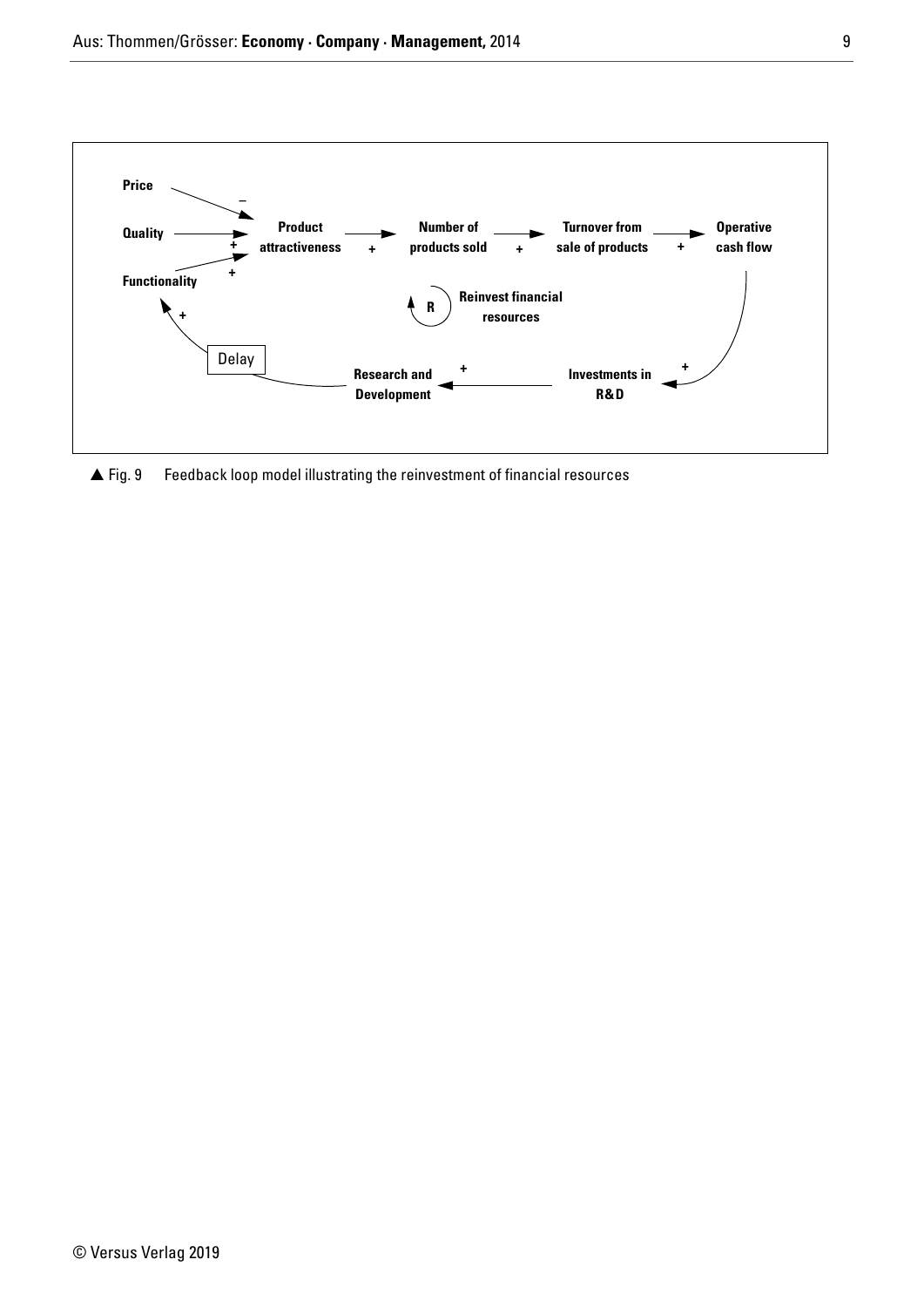

▲ Fig. 10 Examples for causal effects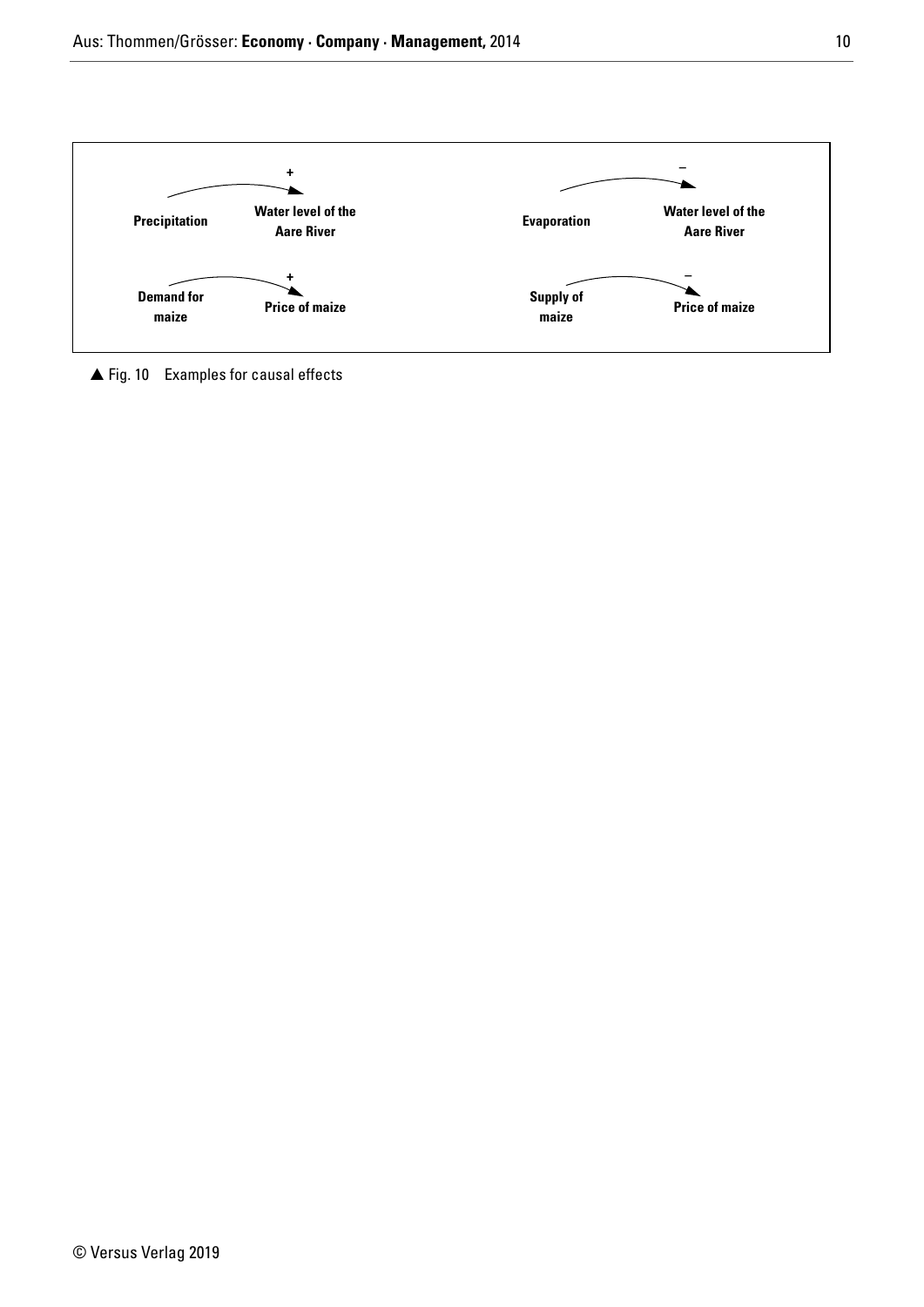

▲ Fig. 11 Management wheel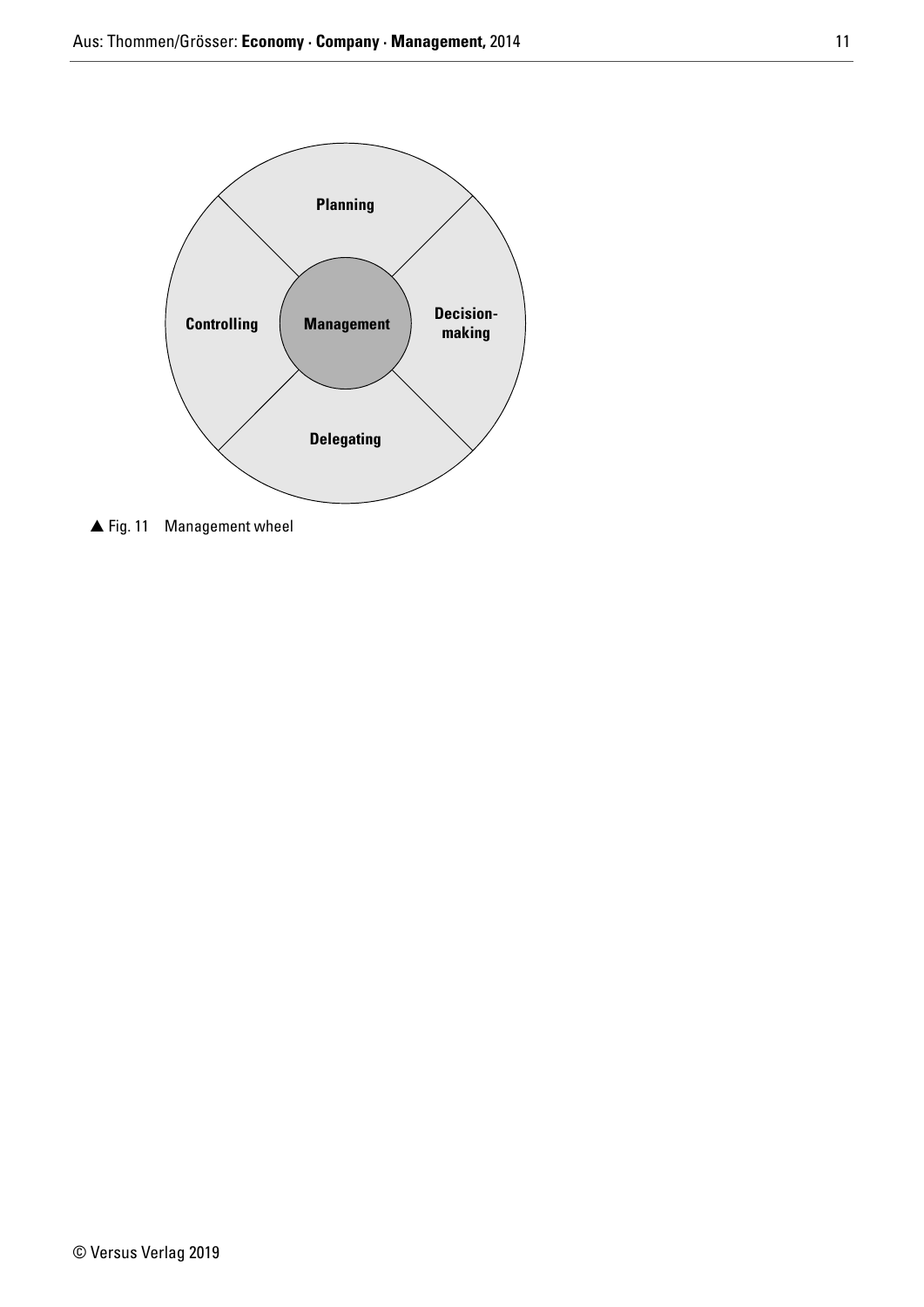

▲ Fig. 12 Managing the problem-solving process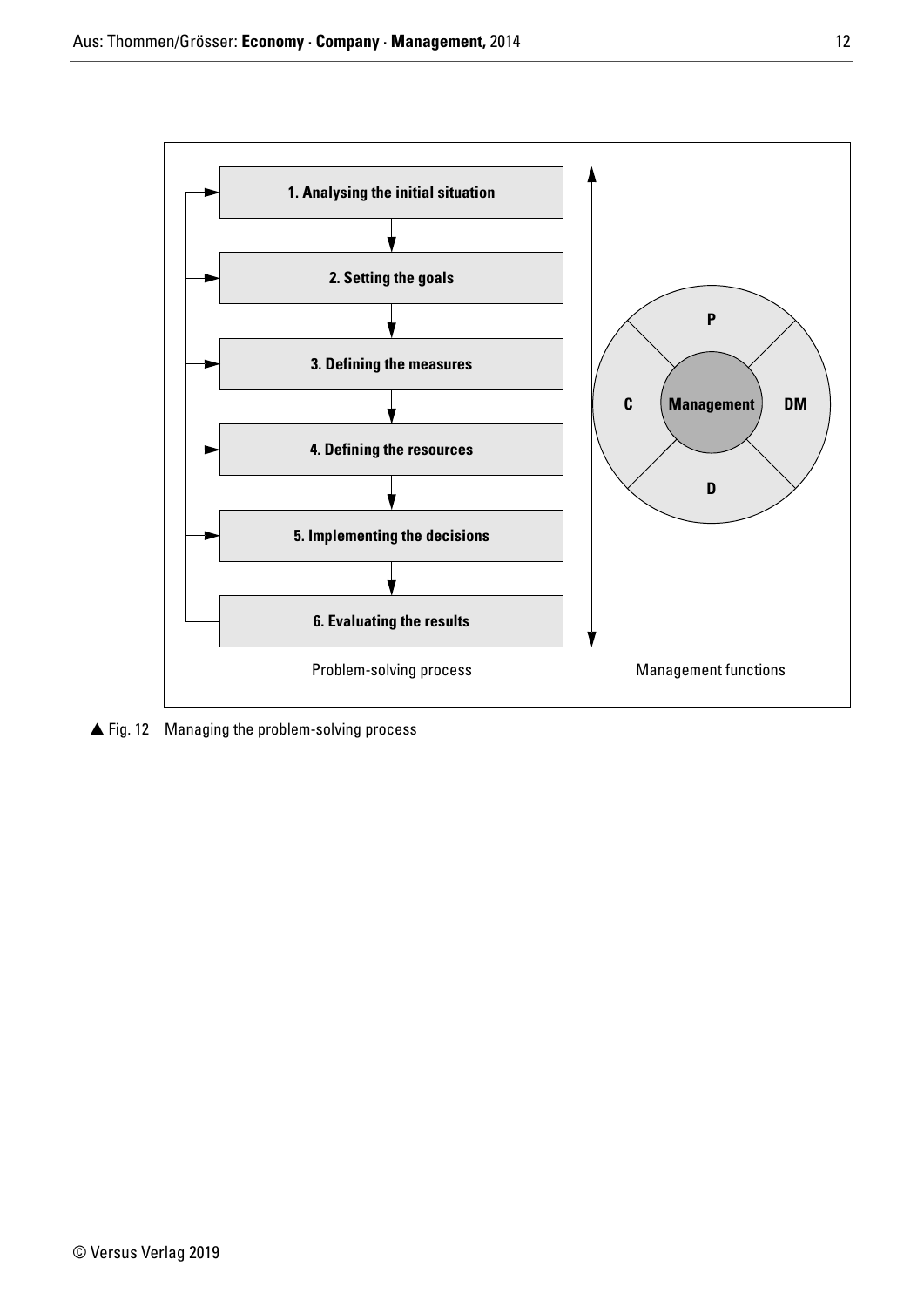

▲ Fig. 13 Input-output-relations from an ecological perspective (Fischer 1996, p. 33)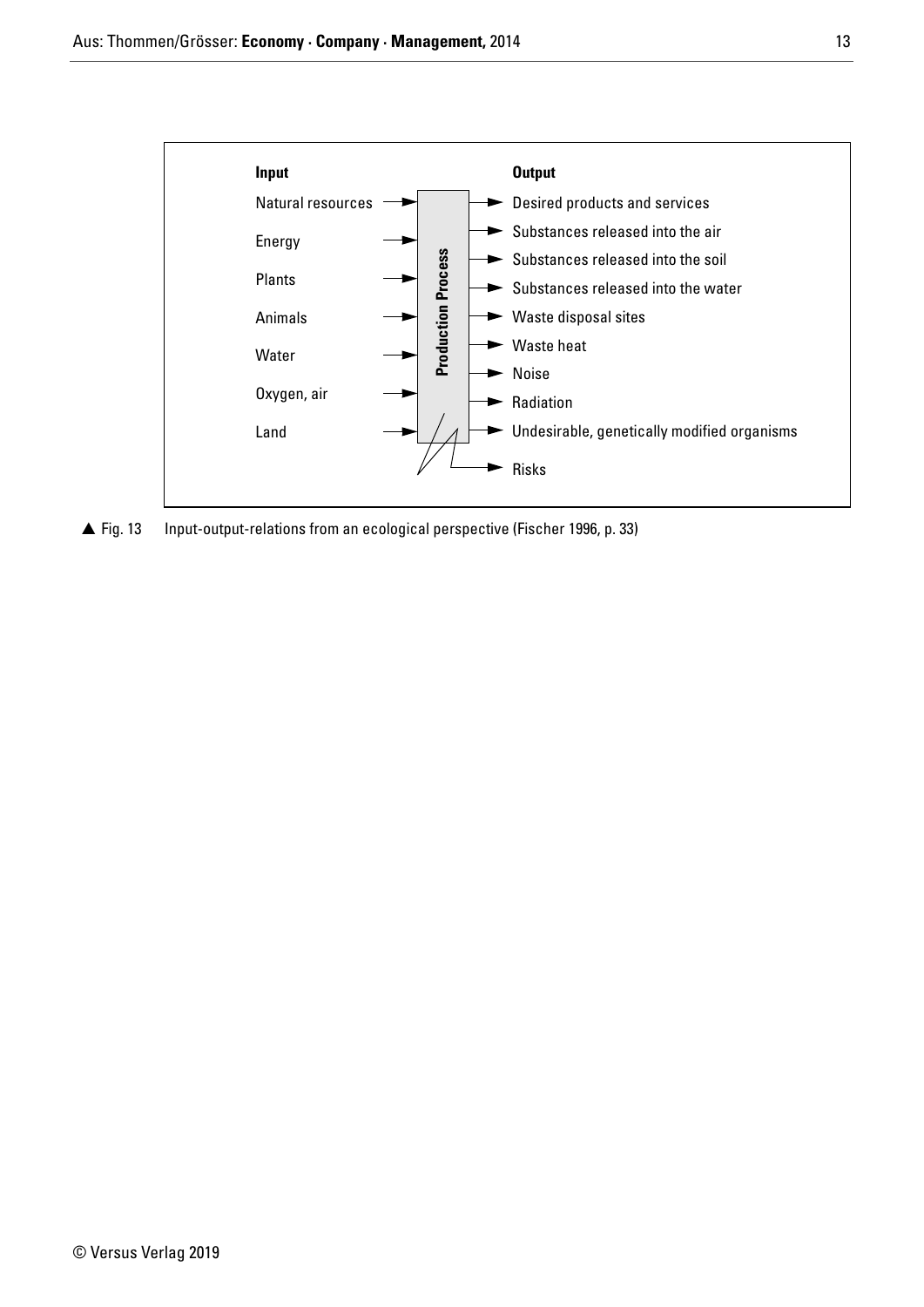| <b>Stakeholders</b>   |                                                                                                                                                                                                                           | Interests (objectives)                                                                                                                                                                                                                                                                                                                  |  |  |  |  |
|-----------------------|---------------------------------------------------------------------------------------------------------------------------------------------------------------------------------------------------------------------------|-----------------------------------------------------------------------------------------------------------------------------------------------------------------------------------------------------------------------------------------------------------------------------------------------------------------------------------------|--|--|--|--|
| Internal stakeholders | 1. Owners<br>■ Capital owners<br>Owner-entrepreneurs<br>2. Management<br>Manager-entrepreneur                                                                                                                             | ■ Income/profit<br>Sustainment of capital, payment of interests, and increase in the<br>value of the invested capital<br>■ Self-employment/decision autonomy<br>Power, influence, prestige<br>$\blacksquare$ Development of own ideas and skills, work = purpose in life                                                                |  |  |  |  |
|                       | 3. Employees                                                                                                                                                                                                              | $\blacksquare$ Income (job)<br>Social security<br>Meaningful employment, development of own skills<br>Interpersonal relations (group membership)<br>Status, recognition, prestige (ego needs)                                                                                                                                           |  |  |  |  |
|                       | 4. External investors                                                                                                                                                                                                     | ■ Secure investment<br>Satisfactory payment of interest<br>■ Capital growth                                                                                                                                                                                                                                                             |  |  |  |  |
|                       | 5. Suppliers                                                                                                                                                                                                              | Stable supply opportunities<br>Favourable conditions<br>Solvency of the buyer                                                                                                                                                                                                                                                           |  |  |  |  |
|                       | 6. Customers                                                                                                                                                                                                              | ■ Qualitatively and quantitatively satisfactory market performance<br>at optimal prices<br>Service, favourable conditions, etc.                                                                                                                                                                                                         |  |  |  |  |
|                       | 7. Competitors                                                                                                                                                                                                            | ■ Compliance with fair principles and rules of market competition<br>Cooperation at the industry level                                                                                                                                                                                                                                  |  |  |  |  |
| External stakeholders | 8. State and society<br>Local and national authorities<br>Foreign and international<br>organisations<br>Associations and interest<br>lobbies of all kinds<br>Political parties<br>Citizens' initiatives<br>General public | $\blacksquare$ Taxes<br>■ Securing jobs<br>Social benefits<br>Positive contributions to public infrastructure<br>Compliance with legal regulations and standards<br>Participation in the political decision-making process<br>Contributions to cultural, academic and educational institutions<br>Maintenance of a liveable environment |  |  |  |  |

 $\triangle$  Fig. 14 A company's stakeholder groups and their interests (according to P. Ulrich/Fluri 1995, p. 79)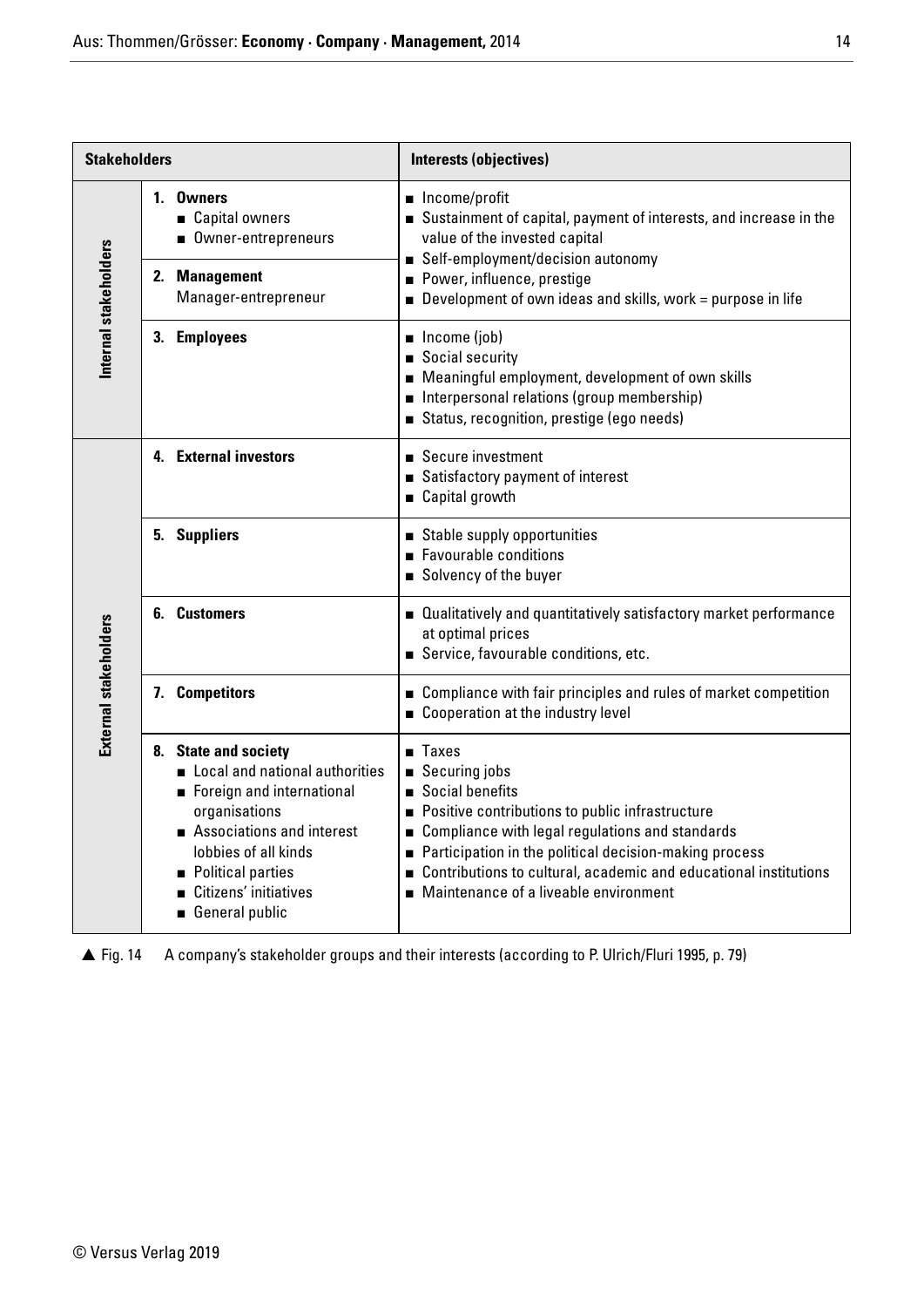

 $\triangle$  Fig. 15 The environment of a company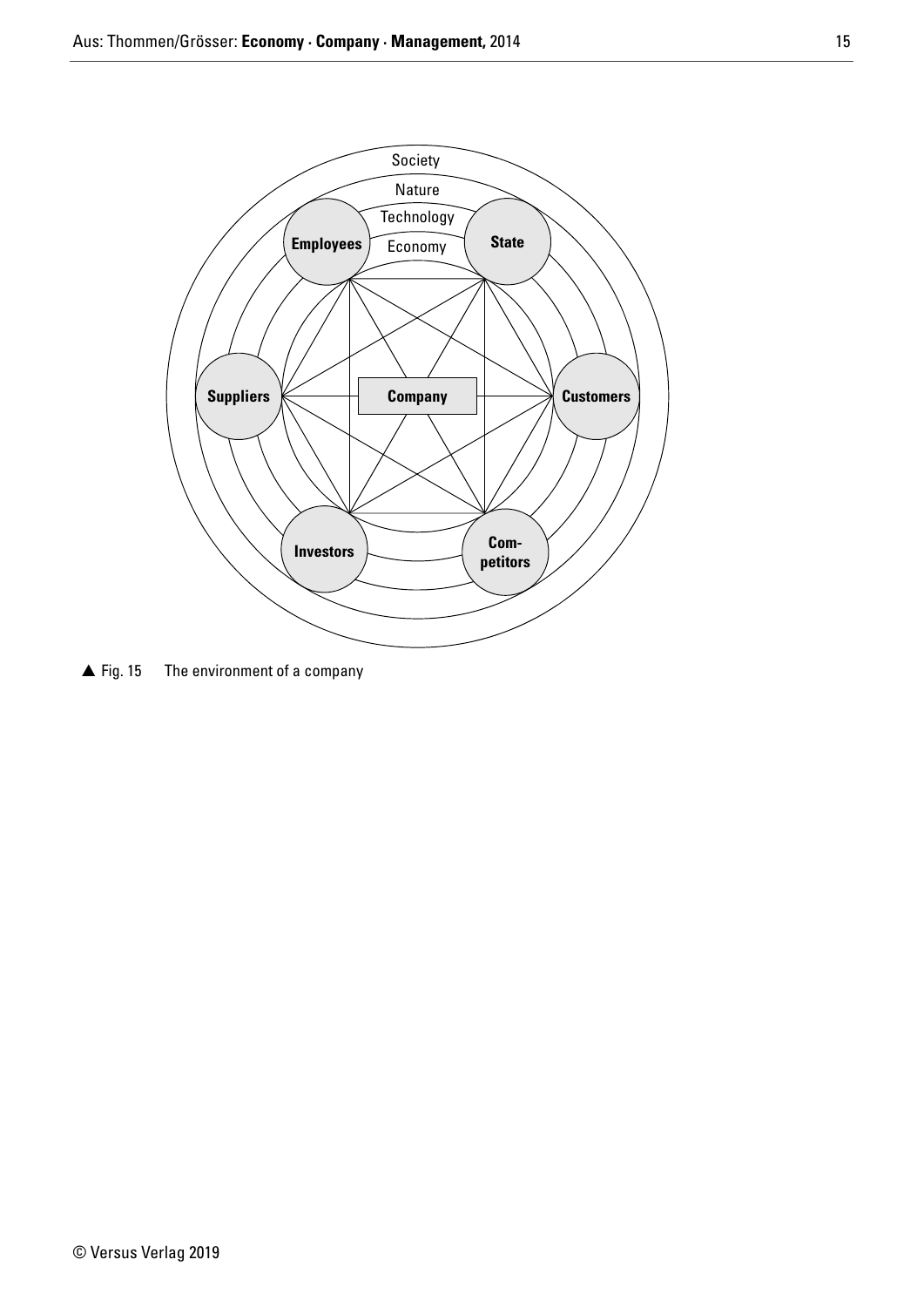

 $\triangle$  Fig. 16 The environment of Credit Suisse (according to Credit Suisse Group 2004)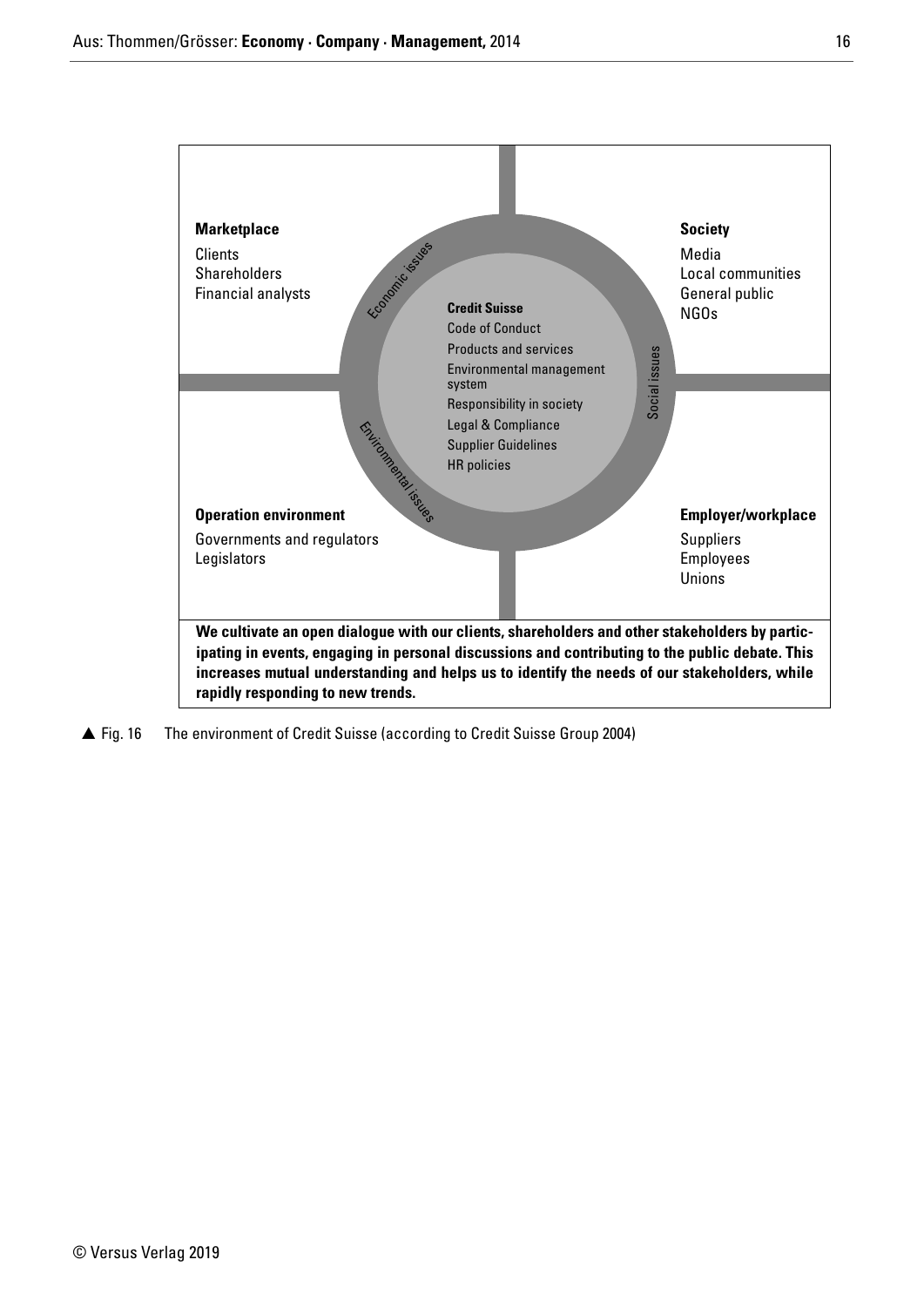

 $\triangle$  Fig. 17 Companies and their environment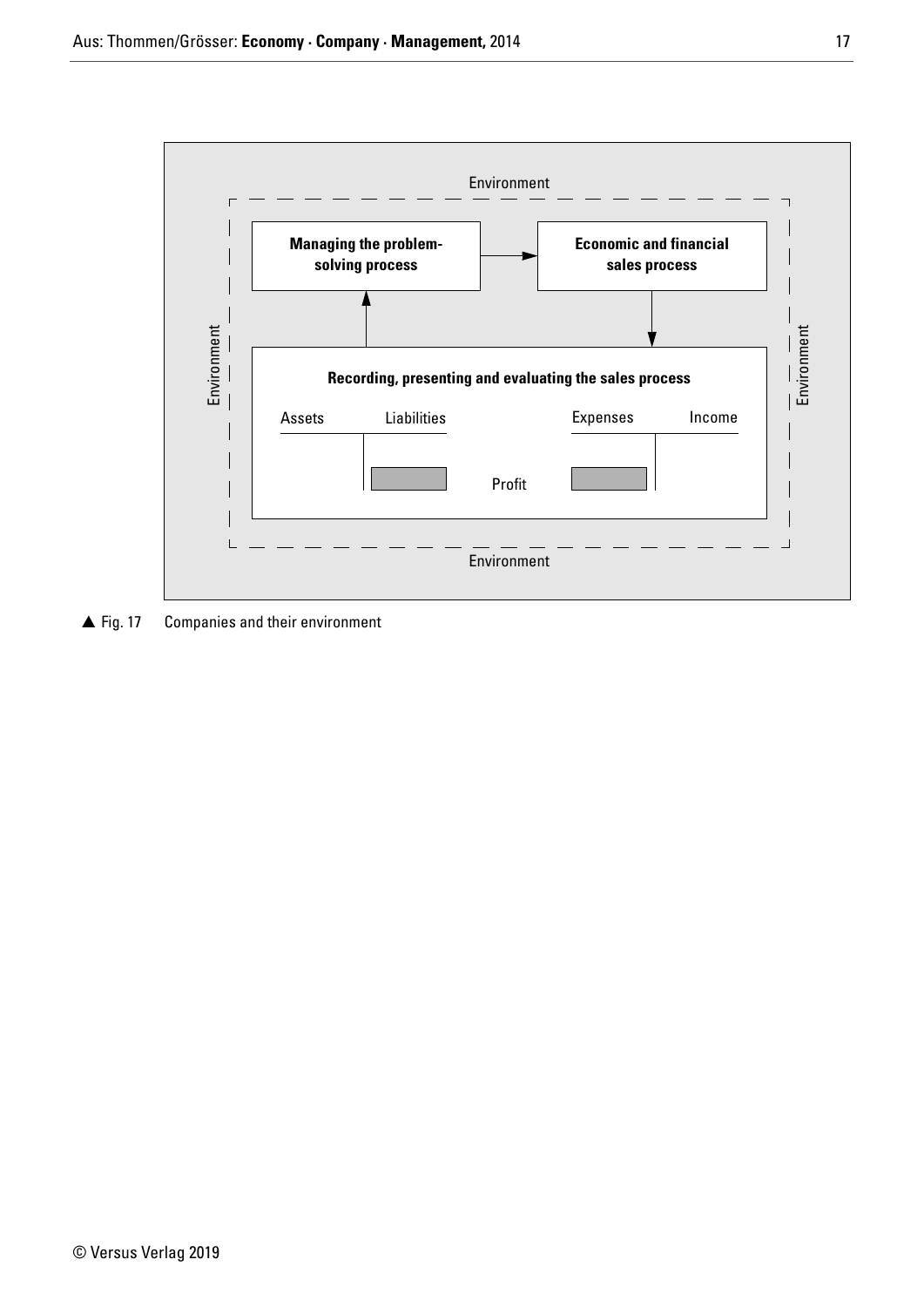

▲ Fig. 18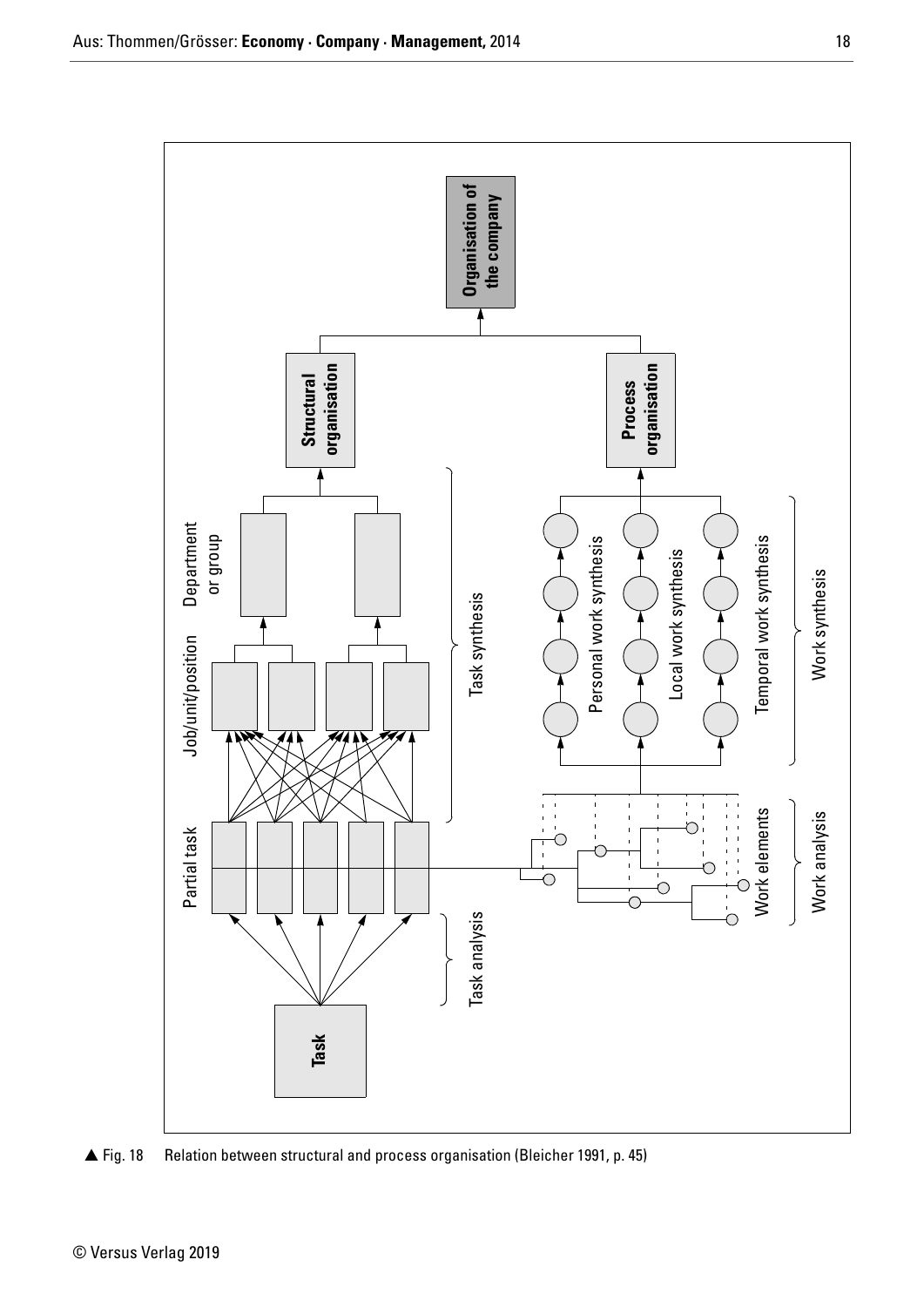| <b>Main Areas</b>                                                |                                                                        |                                                                                                                   |                                                                                                                                                                                                  |
|------------------------------------------------------------------|------------------------------------------------------------------------|-------------------------------------------------------------------------------------------------------------------|--------------------------------------------------------------------------------------------------------------------------------------------------------------------------------------------------|
| <b>Outline</b>                                                   |                                                                        | As an accounting instrument                                                                                       | As a budgeting instrument                                                                                                                                                                        |
| <b>Financial</b><br>accounting                                   | Financial<br>accounting                                                | Documentation of all<br>operations relevant for<br>company assets. The basis of<br>the documentation is receipts. | Estimation or specification of all asset-<br>related operations based on assumptions of<br>expected outcomes and objectives                                                                      |
|                                                                  | Accounting                                                             | Determination of balance<br>sheet, income statement and<br>cash-flow statement, based<br>on actual data           | Determination of projected balance sheet,<br>income statement and plan cash-flow<br>statement based on estimates and objectives<br>(budgeting)                                                   |
| <b>Operating</b><br>accounting                                   | Cost accounting,<br>cost centre<br>accounting, cost<br>unit accounting | Determination of the actual<br>costs of cost centres and / or<br>cost units per period                            | Estimation of specification of future costs<br>divided by cost types (cost budgets), cost<br>centre (cost centre budgets) or cost carriers<br>(cost unit budgets) due to trends or<br>objectives |
|                                                                  | Calculation                                                            | Determination of the actual<br>cost per performance unit<br>(final costing)                                       | Estimation of the cost of a power unit based<br>on past pay plan or goals (preliminary<br>costing)                                                                                               |
| <b>Complementary reports</b>                                     |                                                                        |                                                                                                                   |                                                                                                                                                                                                  |
| ■ Company statistics<br>Deviation analysis<br>■ Special accounts |                                                                        |                                                                                                                   |                                                                                                                                                                                                  |

▲ Fig. 19 Areas of the accounting function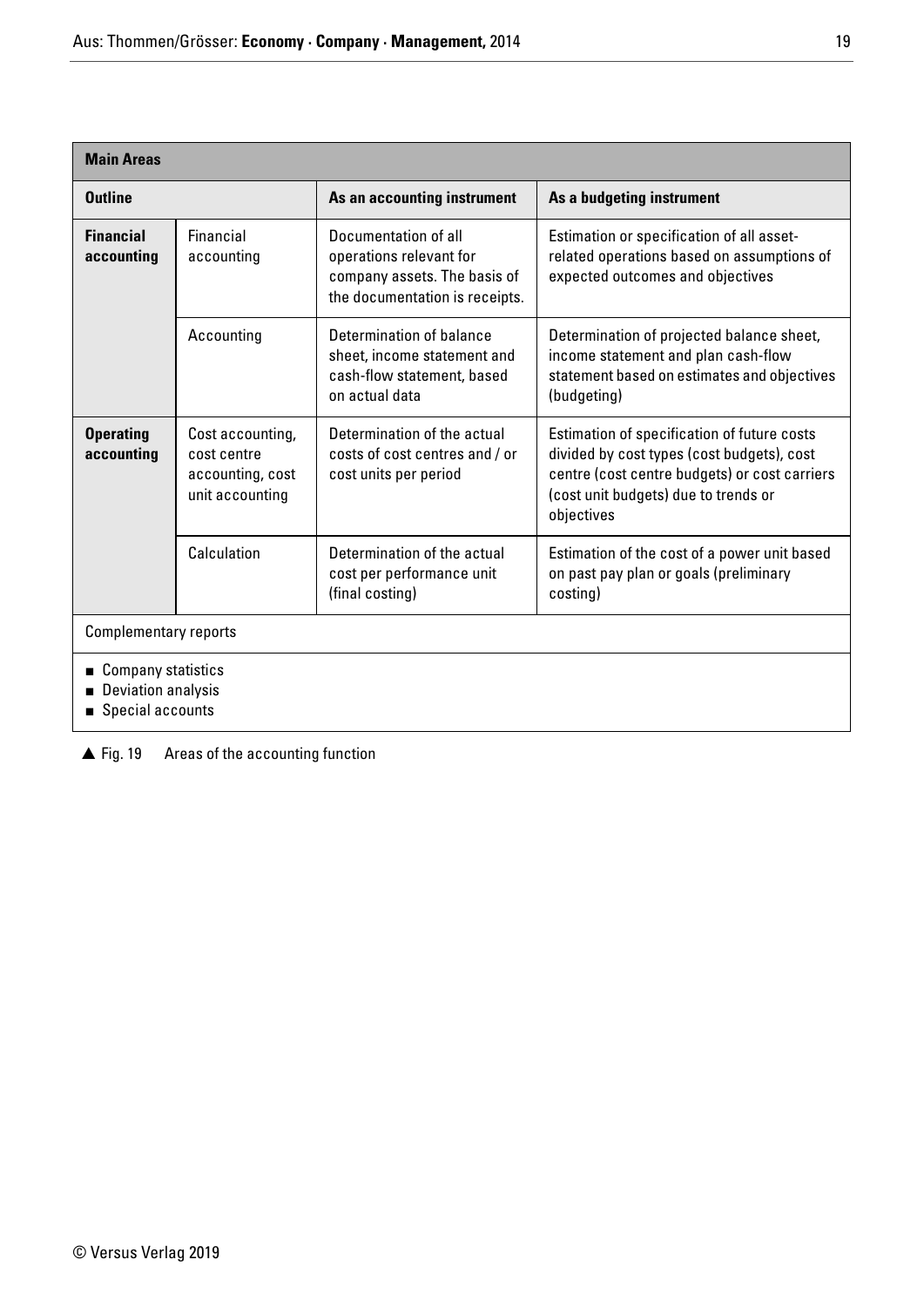

 $\triangle$  Fig. 20 Classification criteria for the field of business administration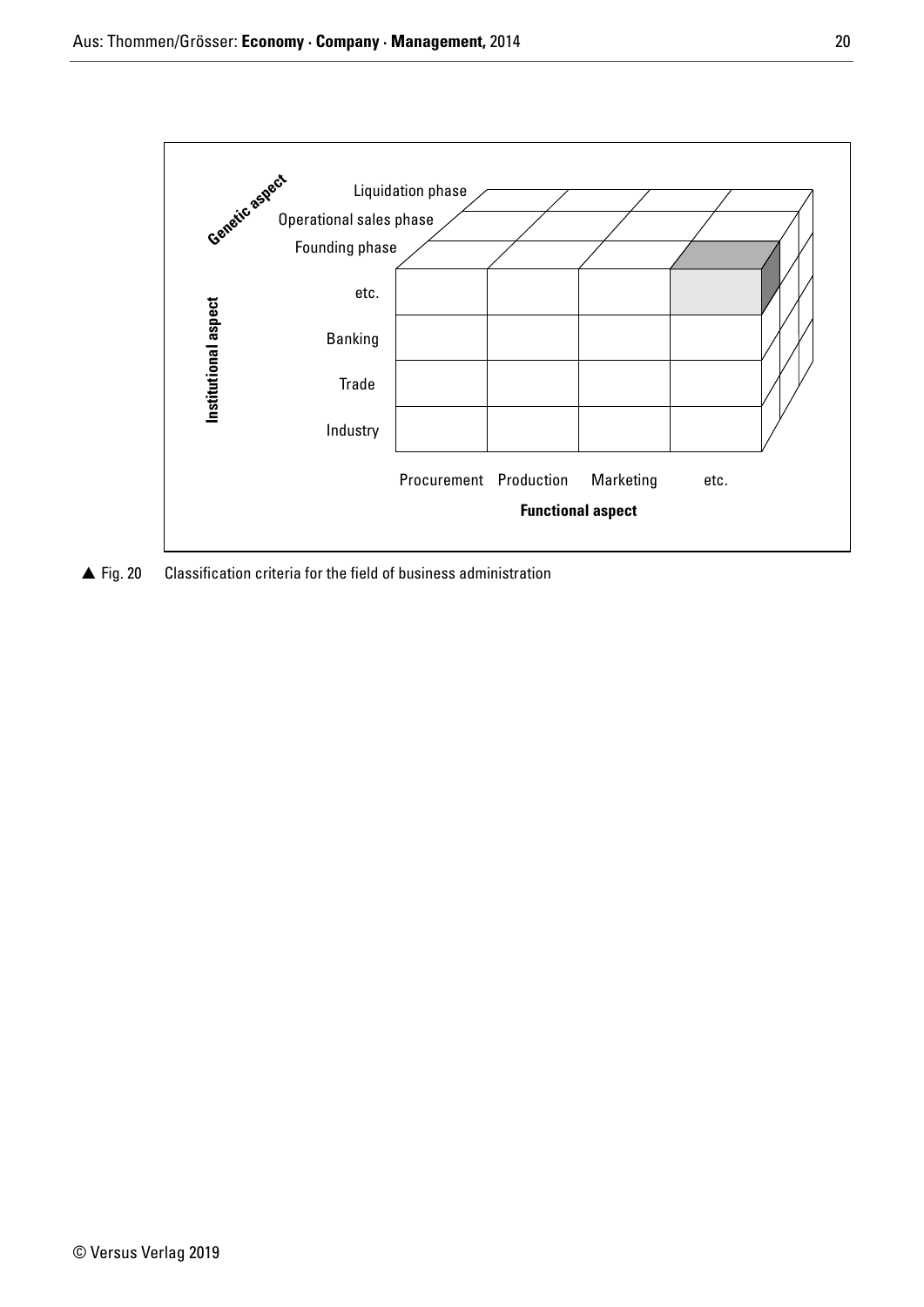| <b>Types</b>    | <b>Characteristics</b>               | <b>Tasks</b>                                                                                                                                                        | <b>Organisational forms</b>                                                                                                                                                                            |
|-----------------|--------------------------------------|---------------------------------------------------------------------------------------------------------------------------------------------------------------------|--------------------------------------------------------------------------------------------------------------------------------------------------------------------------------------------------------|
| State-owned NPO | <b>Public service</b><br><b>NPOs</b> | Performs democratically<br>defined <i>public</i> services<br>(at federal, provincial or<br>municipal level), delivers<br>specific services to citizens<br>(members) | ■ Public administrations<br>Public companies:<br>□ Transport, mail, energy<br>$\Box$ Hospitals, recreation centre, institutions<br>$\Box$ Schools, universities<br>$\Box$ Museums, theatres, libraries |
|                 | <b>Economic NPOs</b>                 | Promotes the economic<br><i>interests</i> of its members                                                                                                            | Trade associations<br><b>Employee organisations</b><br>Professional associations<br>■ Consumer organisations<br>■ Cooperatives                                                                         |
|                 | Socio-cultural<br><b>NPOs</b>        | Joint activities regarding<br>cultural, social interests and<br>the needs of its members                                                                            | Sports clubs<br>Leisure clubs<br>Churches, sects<br>Spiritual circles                                                                                                                                  |
| Private NPO     | <b>Political NPOs</b>                | Common activities to develop<br>and implement political<br>(ideological) interests and<br>values                                                                    | Political parties<br>Nature-, heritage- and environmental<br>protection organisations<br>Politically orientated association<br>Organised citizens' initiatives                                         |
|                 | <b>Charitable NPOs</b>               | Provision of <i>charitable support</i><br>services to needy sectors<br>of the population (welfare,<br>benefit to the public)                                        | Aid organisations for the elderly, handicapped,<br>injured, addicted, poor, disadvantaged<br>Development aid organisations<br>Self-help groups with social purposes                                    |

 $\triangle$  Fig. 21 Non-profit organisations (NPO) (cf. Schwarz 2001, p. 15)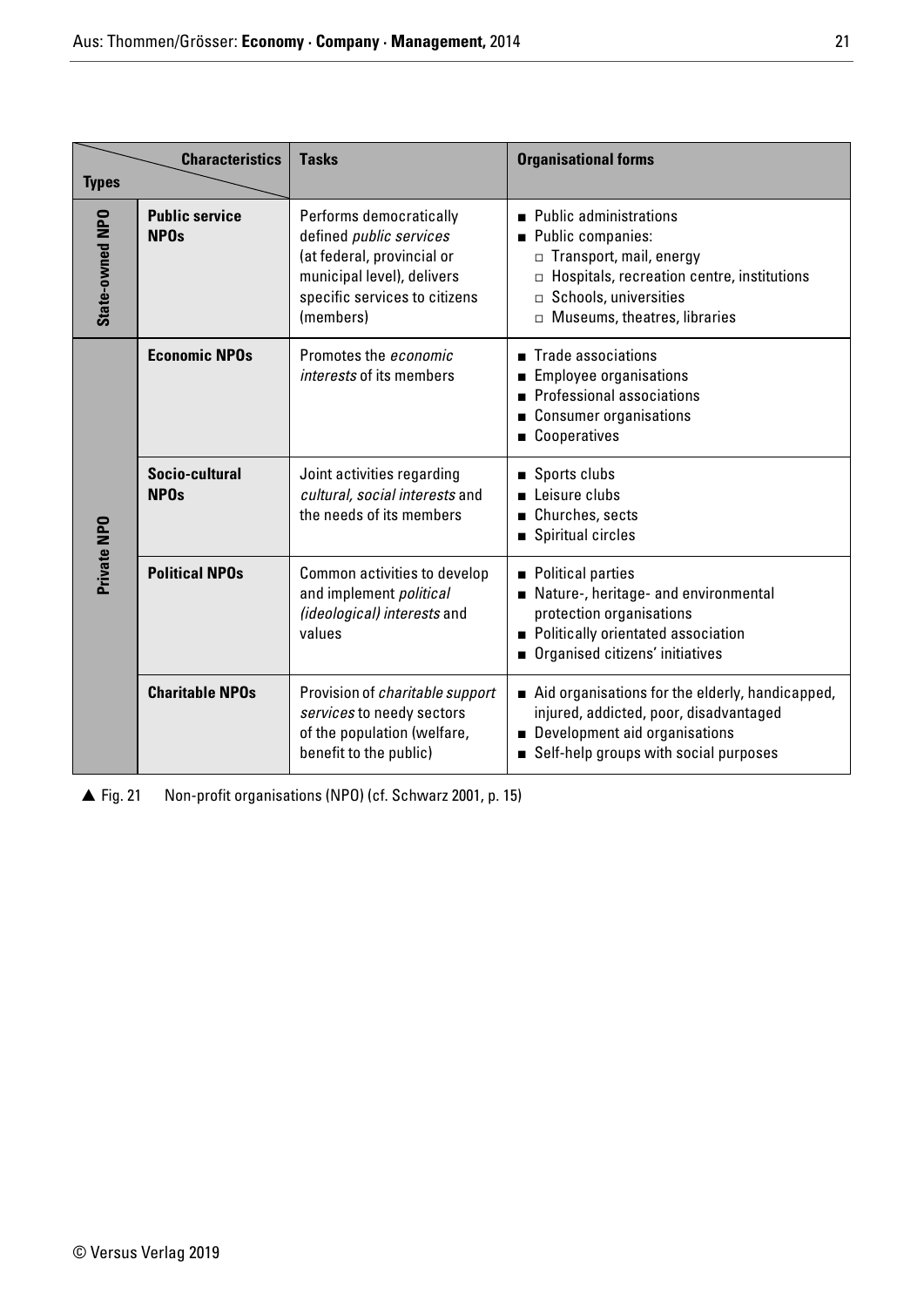

 $\triangle$  Fig. 22 Schematic structure of the industry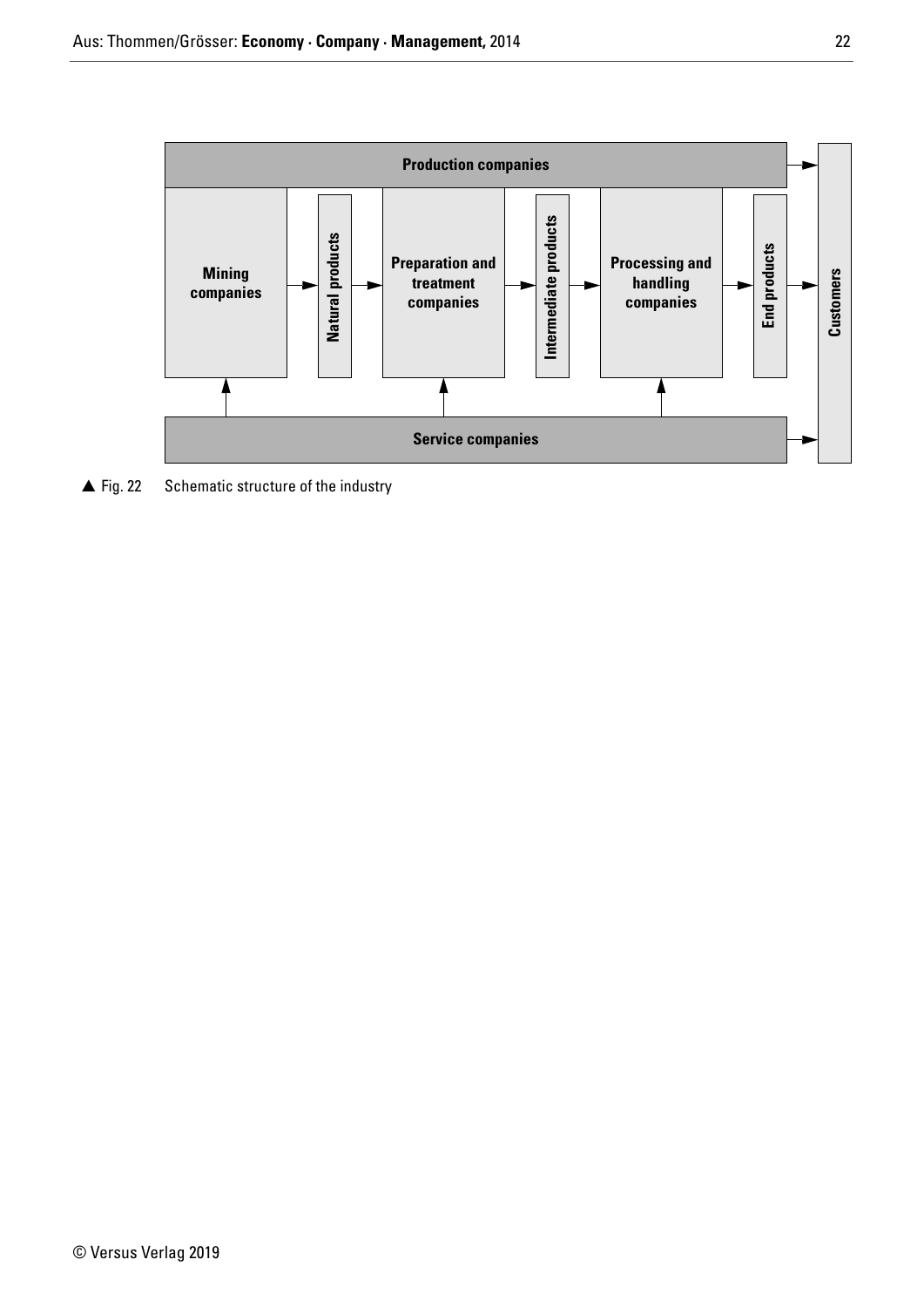|                     | <b>Economic sectors (divisions and groups)</b>                                                     | 2003           | 2004           | 2005                    | 2006                 | 2007                    | 20081                |
|---------------------|----------------------------------------------------------------------------------------------------|----------------|----------------|-------------------------|----------------------|-------------------------|----------------------|
| $01 - 95$           | <b>Total</b>                                                                                       | 4 1 5 6        | 4 1 6 9        | 4 2 0 1                 | 4 3 0 4              | 4413                    | 4 4 9 5              |
| $01 - 05$           | Sector 1                                                                                           | 169            | 159            | 160                     | 162                  | 172                     | 178                  |
| $10 - 45$           | Sector 2                                                                                           | 988            | 985            | 995                     | 1 0 23               | 1046                    | 1 0 4 9              |
| $10 - 14$           | Mining and extraction of stone/soil                                                                | 5              | 5              | 5                       | $5\phantom{.0}$      | 5                       | 5                    |
| $15 - 37$           | Industry; processing sector                                                                        | 671            | 666            | 671                     | 690                  | 704                     | 711                  |
| 15<br>16            | Production of food and beverages<br>Tobacco processing                                             | 61<br>3        | 60<br>3        | 61<br>3                 | 60<br>3              | 60<br>3                 | 60<br>3              |
| 17                  | <b>Textile trade</b>                                                                               | 13             | 12             | 11                      | 11                   | 11                      | 11                   |
| 18                  | Production of clothing and fur products                                                            | 6              | 6              | 5                       | 5                    | 5                       | $5\phantom{.0}$      |
| 19                  | Production of leather goods and shoes                                                              | $\overline{2}$ | $\overline{2}$ | $\overline{\mathbf{2}}$ | $\overline{2}$       | $\overline{\mathbf{2}}$ | $\overline{2}$       |
| 20                  | Machining and processing of timber                                                                 | 36             | 37             | 38                      | 38                   | 39                      | 39                   |
| 21<br>22            | Paper and cardboard industry<br>Publishing and printing industry, copying                          | 14<br>51       | 14<br>50       | 13<br>49                | 13<br>48             | 13<br>47                | 12<br>46             |
| 23                  | Coking plants, crude oil processing, nuclear processing                                            | $\mathbf{1}$   | 1              | $\mathbf{1}$            | $\mathbf{1}$         | 1                       | $\mathbf{1}$         |
| 24                  | Chemical industry                                                                                  | 65             | 65             | 66                      | 68                   | 68                      | 68                   |
| 25                  | Production of rubber and plastic goods                                                             | 24             | 25             | 25                      | 26                   | 26                      | 25                   |
| 26                  | Production of other products from non-metallic minerals                                            | 18             | 17             | 18                      | 19                   | 19                      | 19                   |
| 27                  | Production and processing of metals                                                                | 15             | 14             | 14                      | 16                   | 16                      | 16                   |
| 28                  | Manufacture of metal products                                                                      | 83             | 83             | 83                      | 87                   | 90                      | 91                   |
| 29                  | Machine construction                                                                               | 101            | 99             | 99                      | 104                  | 105                     | 103                  |
| 30<br>31            | Production of office machines, computers, etc.<br>Production of devices for electricity generation | 3<br>36        | 2<br>35        | $\overline{2}$<br>35    | $\overline{2}$<br>33 | 2<br>34                 | $\overline{2}$<br>38 |
| 32                  | Production of Radio/TV/communication devices                                                       | 17             | 18             | 21                      | 22                   | 22                      | 23                   |
| 33                  | Production of medical devices, precision instruments; watches                                      | 76             | 77             | 79                      | 85                   | 90                      | 96                   |
| 34                  | Vehicle production                                                                                 | 5              | 5              | 4                       | 5                    | 5                       | $5\phantom{.0}$      |
| 35                  | Production of other vehicles                                                                       | 13             | 13             | 13                      | 14                   | 15                      | 15                   |
| $36 - 37$           | Other processing industries                                                                        | 29             | 29             | 29                      | 30                   | 30                      | $30\,$               |
| $40 - 41$           | Energy and water supply                                                                            | 25             | 25             | 25                      | 25                   | 26                      | 25                   |
| 45                  | <b>Construction industry</b>                                                                       | 288            | 289            | 294                     | 303                  | 310                     | 307                  |
| $50 - 95$           | Sector 3                                                                                           | 2998           | 3025           | 3046                    | 3 1 1 9              | 3195                    | 3 2 6 9              |
| $50 - 52$<br>$50\,$ | Trade; car repairs/durable consumer goods<br>Trade, car repairs; petrol stations                   | 648<br>92      | 652<br>95      | 648<br>97               | 652<br>99            | 666<br>99               | 671<br>99            |
| 51                  | Trade brokering and wholesale                                                                      | 201            | 203            | 204                     | 209                  | 217                     | 222                  |
| 52                  | Retail; repair of durable consumer goods                                                           | 355            | 354            | 347                     | 344                  | 350                     | 350                  |
| 55                  | <b>Hospitality sector</b>                                                                          | 241            | 242            | 241                     | 244                  | 249                     | 257                  |
| $60 - 64$           | Traffic and data transmission                                                                      | 270            | 272            | 270                     | 274                  | 277                     | 280                  |
| 60                  | Land transport; transport in long-distance pipelines                                               | 101            | 102            | 105                     | 109                  | 111                     | 113                  |
| 61<br>62            | Shipping<br>Aviation                                                                               | 3<br>12        | 3<br>11        | 3<br>9                  | 3<br>9               | 3<br>10                 | 3<br>10 <sup>°</sup> |
| 63                  | Additional activities associated with traffic; travel agencies                                     | 62             | 65             | 65                      | 65                   | 67                      | 69                   |
| 64                  | Data transfer                                                                                      | 92             | 92             | 88                      | 88                   | 87                      | 85                   |
| $65 - 67$           | Credit and insurance sector                                                                        | 219            | 218            | 215                     | 219                  | 229                     | 231                  |
| 65                  | Credit sector                                                                                      | 134            | 132            | 129                     | 134                  | 141                     | 142                  |
| 66                  | Insurance sector                                                                                   | 60             | 59             | 58                      | 57                   | 57                      | 56                   |
| 67                  | Activities associated with credit and insurance                                                    | 25             | 27             | 27                      | 29                   | 31                      | 33                   |
| $70 - 74$           | Real estate; rental; computer services, R&D                                                        | 484            | 489            | 495                     | 520                  | 541                     | 565                  |
| 70<br>71            | Real estate sector<br>Rental of moveable goods                                                     | 33<br>5        | 33<br>5        | 33<br>5                 | 37<br>5              | 40<br>5                 | 44<br>5              |
| 72                  | Information technology services                                                                    | 68             | 67             | 68                      | 73                   | 76                      | 79                   |
| 73                  | Research and development                                                                           | 17             | 17             | 17                      | 19                   | 19                      | 19                   |
| 74                  | Provision of services for companies                                                                | 361            | 367            | 371                     | 387                  | 401                     | 418                  |
| 75                  | Public administration; defence, social security                                                    | 169            | 173            | 178                     | 185                  | 192                     | 189                  |
| $80\,$              | Education                                                                                          | 274            | 272            | 274                     | 280                  | 284                     | 289                  |
| 85                  | Health and social care                                                                             | 462            | 471            | 486                     | 497                  | 506                     | 523                  |
| $90 - 93$           | Provision of other public and personal services                                                    | 176            | 180            | 186                     | 195                  | 199                     | 203                  |
| 90<br>91            | Waste water cleaning, waste removal, etc.<br>Representation of interests and other unions          | 19<br>53       | 20<br>54       | 20<br>57                | 20<br>60             | 21<br>61                | 22<br>62             |
| 92                  | entertainment, culture and sport                                                                   | 57             | 59             | 62                      | 66                   | 66                      | 67                   |
| 93                  | Personal services                                                                                  | 47             | 47             | 48                      | 49                   | 50                      | 52                   |
| 95                  | Private households                                                                                 | 55             | 56             | 53                      | 53                   | 52                      | 61                   |
| 1                   | <b>Provisional results</b>                                                                         |                |                |                         |                      |                         |                      |

 $\triangle$  Fig. 23 Employees by economic sector (annual average, in thousands) (Swiss Federal Office for Statistics, Employment statistics 2008)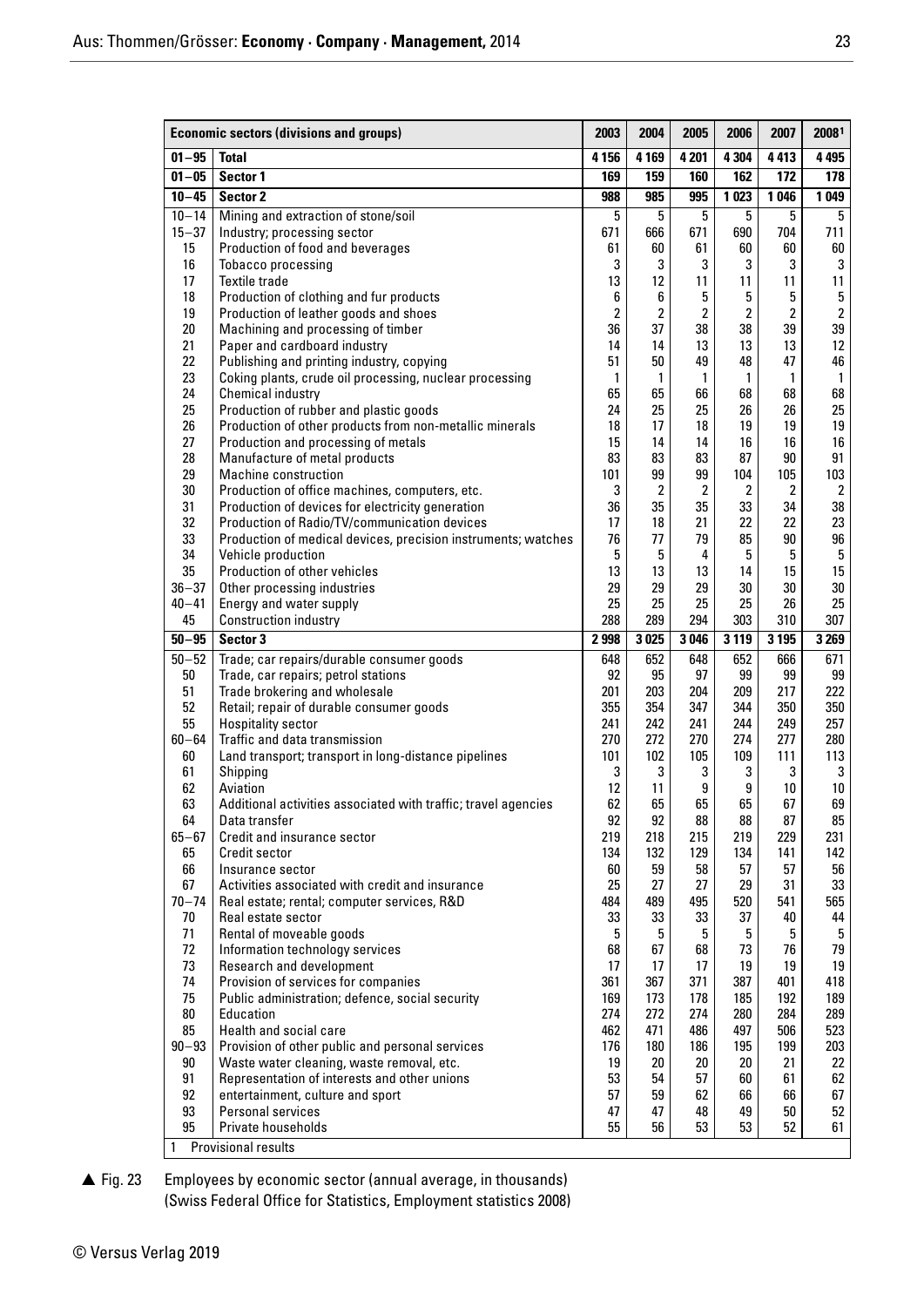| <b>Characteristics</b><br>Enter-<br>prise category | <b>Staff</b><br>headcount | <b>Annual turnover</b><br>(in EUR) | <b>Annual balance sheet</b><br>total (in EUR) |  |
|----------------------------------------------------|---------------------------|------------------------------------|-----------------------------------------------|--|
| <b>Microenterprise</b>                             | fewer than 10             | below 2 mio.                       | below 2 mio.                                  |  |
| <b>Small enterprise</b>                            | fewer than 50             | below 10 mio.                      | below 10 mio.                                 |  |
| <b>Medium-sized enterprise</b>                     | fewer than 250            | below 50 mio.                      | below 43 mio.                                 |  |

 $\triangle$  Fig. 24 Classification of companies by size (European Commission 2003)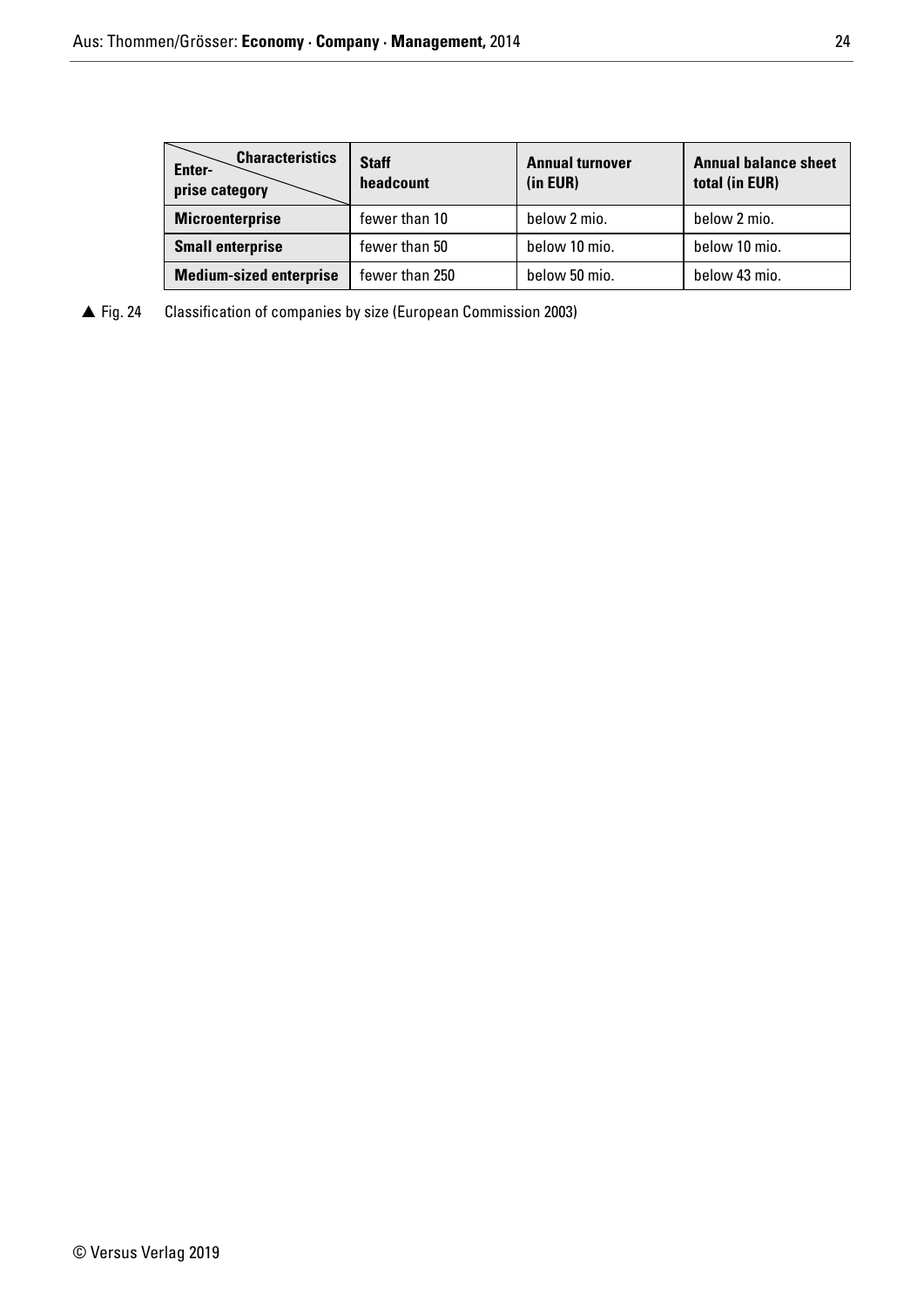| <b>Rank</b><br>2010 | <b>Rank</b><br>2009 | <b>Company</b>                       | <b>Consolidated turnover 2010</b><br>(in millions of Swiss Francs) | <b>Change</b><br>(in %)  | <b>Percentage of turnover</b><br>abroad (in %) | <b>Employees</b> |
|---------------------|---------------------|--------------------------------------|--------------------------------------------------------------------|--------------------------|------------------------------------------------|------------------|
| 1                   | 1                   | <b>Glencore International</b>        | 144 978.0                                                          | 36.3                     |                                                | 54 800           |
| $\overline{2}$      | $\overline{2}$      | Nestlé                               | 109 722.0                                                          | 2.0                      | 98                                             | 281 000          |
| 3                   | 3                   | Trafigura                            | 79 200.0                                                           | 52.2                     |                                                | 4 000            |
| 4                   | 5                   | <b>Novartis</b>                      | 52 682.0                                                           | 9.8                      | 79                                             | 119 418          |
| 5                   | 4                   | Roche                                | 47 473.0                                                           | $-3.2$                   |                                                | 80 653           |
| 6                   | $6\phantom{1}$      | ABB                                  | 31 589.0                                                           | $-0.6$                   | $\qquad \qquad -$                              | 116 500          |
| 7                   | $\overline{7}$      | Xstrata                              | 30 499.0                                                           | 22.0                     |                                                |                  |
| 8                   | 12                  | <b>Mercuria Energy Trading</b>       | 28 297.0                                                           | 47.3                     | 89                                             | 191              |
| 9                   | 9                   | <b>Migros</b>                        | 25 040.0                                                           | 0.4                      |                                                | 61 783           |
| 10                  | 10                  | Adecco                               | 24 25 2.8                                                          | 26.1                     | $\qquad \qquad -$                              | 32 000           |
| 11                  | 8                   | Cargill International                | 22 000.0                                                           | $-26.7$                  |                                                |                  |
| 12                  | 11                  | Holcim                               | 21 653.0                                                           | 2.5                      | 97                                             | 80 310           |
| 13                  | 15                  | Petroplus                            | 20 735.0                                                           | 40.1                     |                                                | 2575             |
| 14                  | 14                  | Kühne + Nagel International          | 20 261.0                                                           | 16.4                     | $\qquad \qquad -$                              | 57 536           |
| 15                  | 13                  | Coop                                 | 18 965.0                                                           | 1.6                      | $\overline{\phantom{0}}$                       | 43 925           |
| 16                  | 16                  | Alpiq                                | 14 104.0                                                           | $-4.8$                   | 18                                             | 11 443           |
| 17                  | 17                  | <b>Tetra Pak International</b>       | 13 500.0                                                           | $\overline{\phantom{0}}$ |                                                |                  |
| 18                  | 21                  | Swisscom                             | 11 988.0                                                           | $-0.1$                   |                                                | 19 547           |
| 19                  | $20\,$              | Syngenta                             | 11 641.0                                                           | 5.9                      | $\overline{\phantom{0}}$                       | 26 179           |
| $20\,$              | 24                  | <b>DKSH Holding</b>                  | 9976.0                                                             | 19.0                     |                                                | 22 500           |
| 21                  | 22                  | Liebherr International               | 9863.1                                                             | $-4.8$                   | $\overline{\phantom{0}}$                       | 32 979           |
| 22                  | 18                  | Transocean                           | 9576.0                                                             | $-24.7$                  |                                                | 18 050           |
| 23                  | 26                  | Richemont                            | 8 9 5 9.6                                                          | 33.2                     | $\overline{\phantom{0}}$                       | 21 387           |
| 24                  | 23                  | Die Schweizerische Post              | 8736.0                                                             | 2.1                      |                                                | 45 129           |
| 25                  | 30                  | Panalpina Welttransport              | 8675.8                                                             | 18.2                     | 96                                             | 14 136           |
| 26                  | 19                  | Schindler                            | 8 187.0                                                            | $-1.1$                   | 90                                             | 43 010           |
| 27                  | 25                  | SBB                                  | 7842.0                                                             | $-0.1$                   |                                                | 28 143           |
| 28                  | 27                  | Clariant                             | 7 120.0                                                            | 7.7                      |                                                | 16 176           |
| 29                  | 28                  | <b>Globus Travel Services</b>        | 6 500.0                                                            |                          |                                                |                  |
| $30\,$              | 61                  | Axpo Holding                         | 6 269.0                                                            | $-17.0$                  | 57                                             | 4 4 5 9          |
| 31                  | 32                  | The Swatch Group                     | 6 108.0                                                            | 18.8                     |                                                | 25 197           |
| 32                  | 31                  | Fenaco Genossenschaft                | 5 4 4 9 .0                                                         | 0.9                      |                                                | 8 4 5 3          |
| 33                  | 33                  | <b>Careal Holding</b>                | 5 4 2 6.0                                                          | 8.8                      | 21                                             | 8071             |
| 34                  | 34                  | <b>Barry Callebaut</b>               | 5 213.0                                                            | 6.8                      | 99                                             | 7 550            |
| 35                  | 37                  | <b>Swiss International Air Lines</b> | 4774.0                                                             | 9.4                      |                                                | 7 506            |
| 36                  | 35                  | SGS                                  | 4757.0                                                             | $1.0\,$                  |                                                | 63 224           |
| 37                  | 39                  | Pargesa Holding                      | 4625.4                                                             | 10.4                     | $\qquad \qquad -$                              | $\overline{7}$   |
| 38                  | 40                  | Sika                                 | 4416.0                                                             | 6.3                      |                                                | 13 4 82          |
| 39                  | 73                  | Kolmar Group                         | 4 4 0 7 .6                                                         |                          |                                                | 141              |
| $40\,$              | 47                  | Amag-Gruppe                          | 4 270.0                                                            | 9.3                      |                                                | 4 4 0 2          |
| 41                  | 42                  | Givaudan                             | 4 2 3 9.0                                                          | 7.1                      |                                                | 8618             |
| 42                  | 36                  | <b>Also Holding</b>                  | 4 2 1 3.6                                                          | $-4.5$                   |                                                | 1 479            |
| 43                  | 41                  | Omya                                 | 4 200.0                                                            |                          |                                                |                  |
| 44                  | 687                 | Nycomed Pharma                       | 4 121.0                                                            | $-13.8$                  |                                                | 12 506           |
| 45                  | 54                  | Schmolz & Bickenbach                 | 4 0 5 5.1                                                          | 33.5                     | 98                                             | 10 000           |
| 46                  | 45                  | Hilti                                | 4 0 1 7 .5                                                         | 2.8                      | 97                                             | 20 30 5          |
| 47                  | 38                  | Alstom (Schweiz)                     | 4 000.0                                                            |                          |                                                |                  |
| 48                  | 44                  | Kuoni Reisen Holding                 | 3 983.6                                                            | 2.3                      |                                                | 8722             |
| 49                  | $\qquad \qquad -$   | Aryzta                               | 3913.0                                                             | $-17.7$                  |                                                |                  |
| $50\,$              | 51                  | Rolex                                | 3 800.0                                                            | $\qquad \qquad -$        |                                                | 6 500            |

 $\triangle$  Fig. 25 Switzerland's largest companies 2010

(HandelsZeitung: Swiss Top 500, 30. Juni 2011, No. 26, pp. 43.)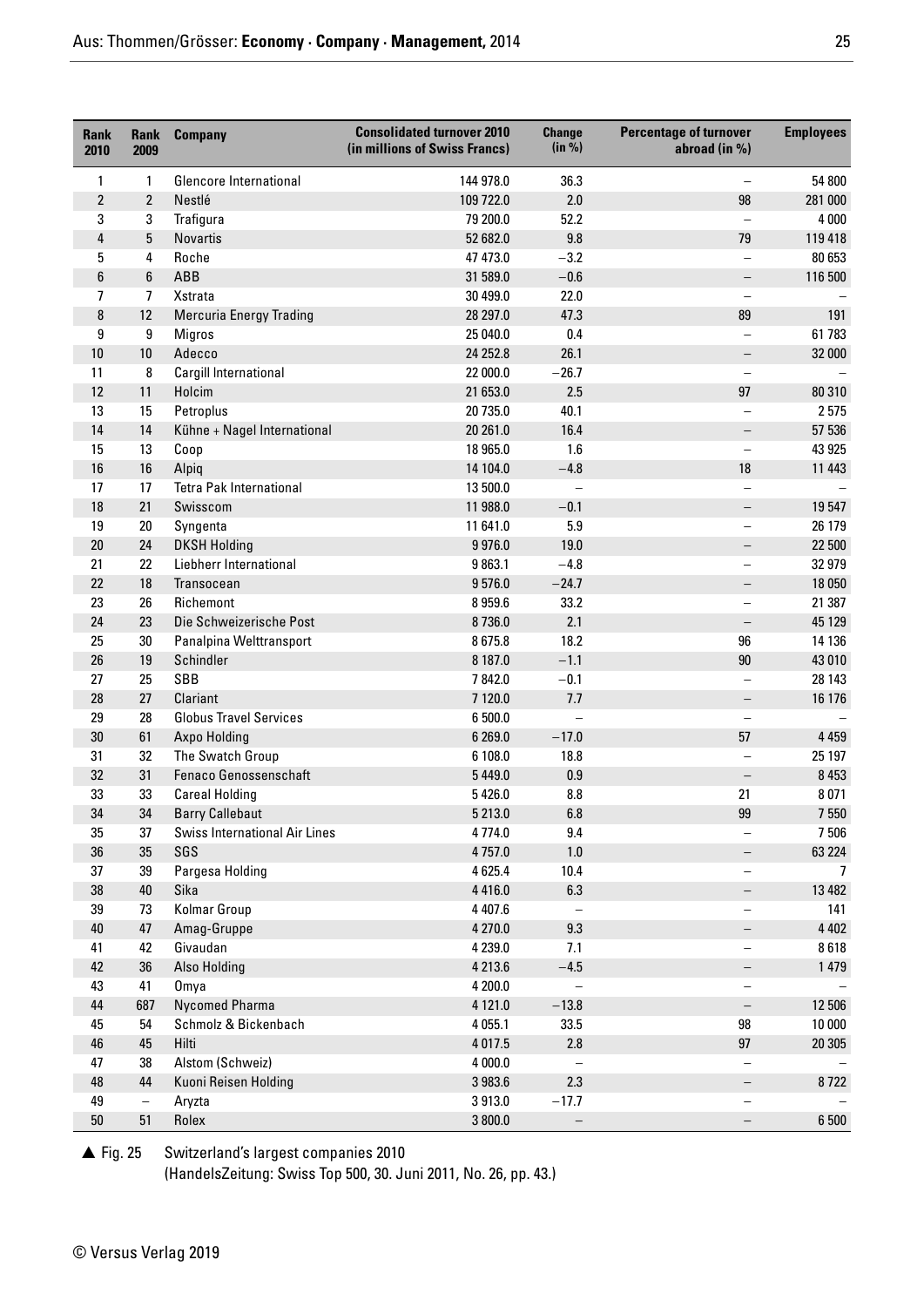

▲ Fig. 26 Types of Corporations according to Swiss Law (Meier-Hayoz/Forstmoser 1993, p. 23)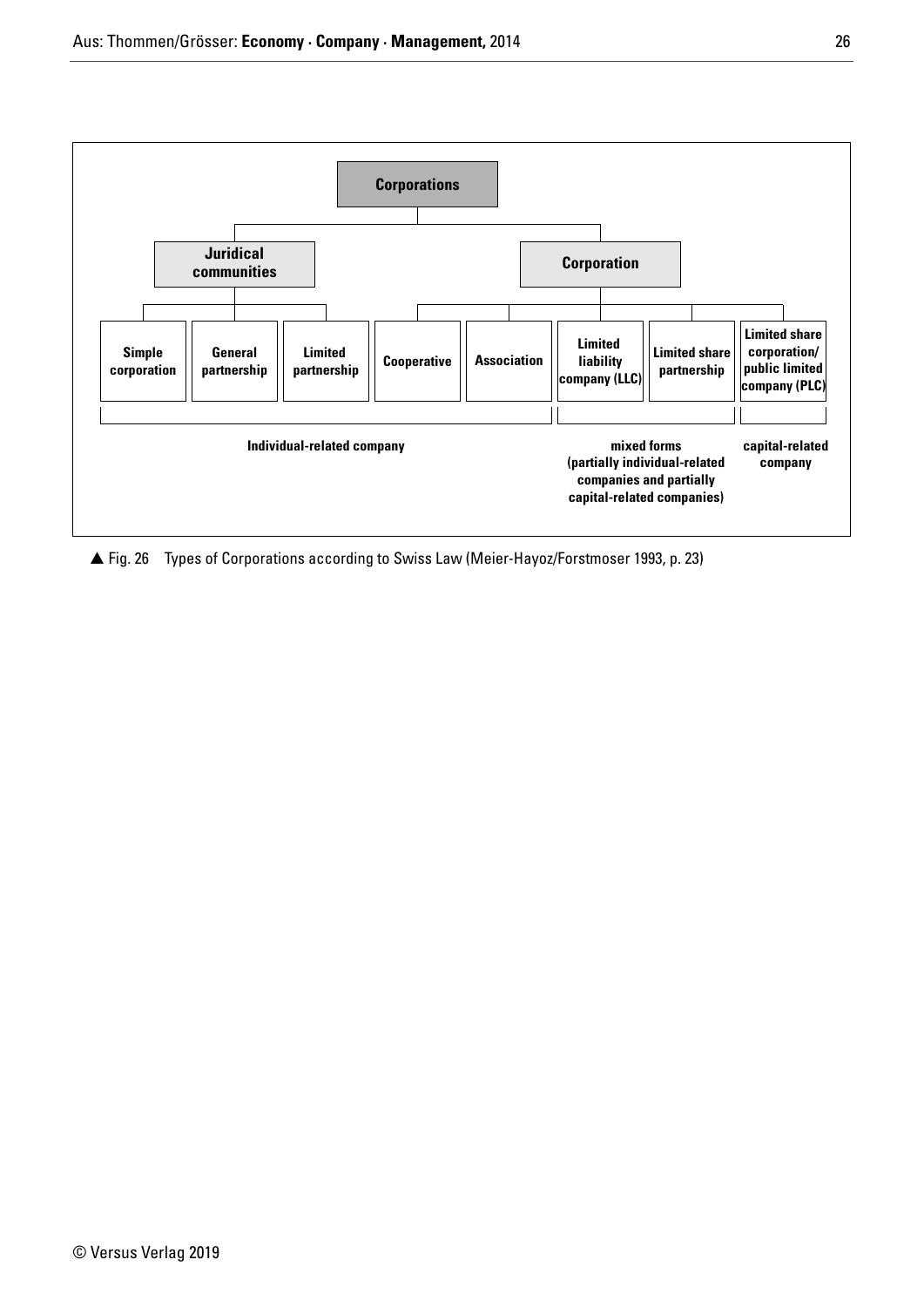|                                 | <b>Single owner</b><br><b>business</b>                                                                                              | <b>General Partnership</b>                                                                                                                                                                                                                      | <b>Limited liability</b><br>company                                                                                | <b>Limited share corporation</b>                                                                                                                           |
|---------------------------------|-------------------------------------------------------------------------------------------------------------------------------------|-------------------------------------------------------------------------------------------------------------------------------------------------------------------------------------------------------------------------------------------------|--------------------------------------------------------------------------------------------------------------------|------------------------------------------------------------------------------------------------------------------------------------------------------------|
| <b>Purpose</b>                  | To operate a<br>commercial business<br>as sole owner.                                                                               | To run trading, manu-<br>facturing or other com-<br>mercial business under<br>a single name.                                                                                                                                                    | To run trading,<br>manufacturing or<br>other commercial<br>business under a<br>single name.                        | To run trading, manufacturing<br>or other commercial business<br>under a single name.                                                                      |
| <b>Setting up</b><br>procedures | No special setting up<br>procedure required<br>however, entry in the<br><b>Commercial Registry is</b><br>required in some<br>cases. | No special setting up<br>A charter, entry in<br>procedure is required,<br>the Commercial<br>but a charter is recom-<br>Registry and<br>mended. Entry in the<br>public founding<br><b>Commercial Registry is</b><br>deed necessary.<br>required. |                                                                                                                    | Formal setting up procedure<br>and entry in the Commercial<br>Registry required.                                                                           |
| <b>Founding</b><br>members      | No restrictions                                                                                                                     | Requires involvement<br>of actual persons; at<br>least one manager<br>must reside in<br>Switzerland.                                                                                                                                            | At least two<br>founding mem-<br>bers, no other re-<br>strictions.                                                 | Minimum of three founding<br>members (persons or corpo-<br>rations). The majority of the<br>board must be Swiss citizens,<br>with exceptions for holdings. |
| <b>Title of</b><br>owners       | Owner                                                                                                                               | Partners                                                                                                                                                                                                                                        | <b>Members</b>                                                                                                     | Shareholders                                                                                                                                               |
| Governing<br>bodies             | <b>Owner</b>                                                                                                                        | <b>Partners</b>                                                                                                                                                                                                                                 | Minimum of one<br>senior manager<br>residing in<br>Switzerland                                                     | General meeting<br><b>Board of directors</b><br>Auditors                                                                                                   |
| <b>Liability</b>                | Unlimited private<br>liability                                                                                                      | Partnership's assets<br>and unlimited joint<br>liability                                                                                                                                                                                        | Limited to com-<br>pany's capital for<br>each member.                                                              | Limited to company's assets                                                                                                                                |
| <b>Capital</b>                  | No restriction                                                                                                                      | No restriction                                                                                                                                                                                                                                  | SFR 20 000, of<br>which at least 50%<br>must be paid in.<br><b>Maximum SFR 2</b><br>million                        | SFR 100 000, of which at least<br>50% must be paid up.                                                                                                     |
| <b>Advantages</b>               | Simple                                                                                                                              | ■ Lower taxes<br>No need for Swiss<br>citizen as partner                                                                                                                                                                                        | Only two mem-<br>bers required<br>Low minimum<br>capital<br>requirements<br>$\blacksquare$ Liability is<br>limited | Equity holders remain<br>anonymous<br>Limited liability<br>Share ownership is easy to<br>transfer                                                          |
| Disadvan-<br>tages              | Liability is unlimited                                                                                                              | Liability is unlimited                                                                                                                                                                                                                          | $\blacksquare$ Members<br>cannot be<br>anonymous<br>More difficult<br>to sell share in<br>business                 | ■ More expensive to set up<br>and operate<br>Double taxation (corporate<br>tax rate and withholding<br>tax on dividends)                                   |

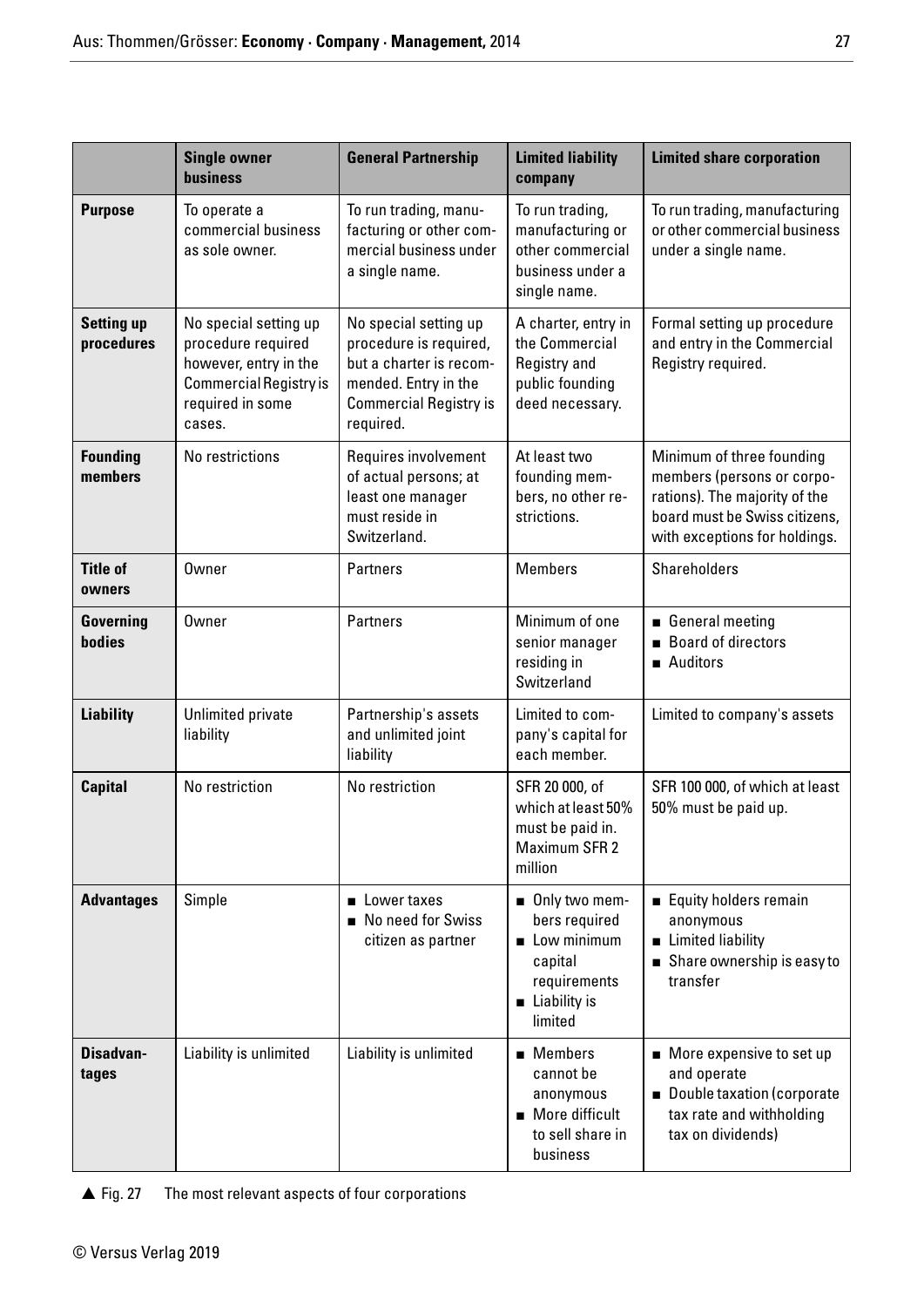| <b>Legal</b><br>form<br>Year | 1<br><b>Single</b><br>owner<br>businesses | $\overline{2}$<br><b>General</b><br><b>Partner-</b><br>ship | 3<br><b>Limited</b><br><b>Partner-</b><br>ship | 4<br><b>Limited share</b><br>corporations<br>(incl. limited<br>stock partnership)        | 5<br><b>Limited</b><br>liability<br>company<br>(LLC) | 6<br><b>Cooperative</b> | $\overline{\mathbf{z}}$<br>Others <sup>1</sup> |
|------------------------------|-------------------------------------------|-------------------------------------------------------------|------------------------------------------------|------------------------------------------------------------------------------------------|------------------------------------------------------|-------------------------|------------------------------------------------|
| 1980                         | 86912                                     | 10854                                                       | 3 4 9 5                                        | 107 643                                                                                  | 3 0 3 5                                              | 13 4 91                 | 31 182                                         |
| 1985                         | 94 208                                    | 12 113                                                      | 3 3 7 4                                        | 130 143                                                                                  | 2859                                                 | 13756                   | 33 946                                         |
| 1990                         | 111 919                                   | 15 4 23                                                     | 3 3 4 9                                        | 160 541                                                                                  | 2756                                                 | 13858                   | 34 851                                         |
| 1995                         | 128 114                                   | 16775                                                       | 3533                                           | 170 703                                                                                  | 10 705                                               | 14 167                  | 35 895                                         |
| 1996                         | 131 285                                   | 16 734                                                      | 3549                                           | 170 439                                                                                  | 16 206                                               | 14 174                  | 36 085                                         |
| 1997                         | 134 815                                   | 16 703                                                      | 3523                                           | 170 503                                                                                  | 23 164                                               | 14 162                  | 36 211                                         |
| 1998                         | 138 466                                   | 16793                                                       | 3 2 9 9                                        | 171 154                                                                                  | 31 190                                               | 14 083                  | 36 755                                         |
| 1999                         | 140 900                                   | 16 460                                                      | 3 1 9 2                                        | 171 057                                                                                  | 38 579                                               | 13839                   | 37 188                                         |
| 2000                         | 142 314                                   | 16 360                                                      | 3 1 1 8                                        | 171 984                                                                                  | 46 035                                               | 13590                   | 37 349                                         |
| 2001                         | 142 579                                   | 15862                                                       | 2917                                           | 173 127                                                                                  | 53 863                                               | 13 2 21                 | 37 271                                         |
| 2002                         | 144 839                                   | 15 680                                                      | 2836                                           | 173 332                                                                                  | 61 442                                               | 12 975                  | 37 220                                         |
| 2003                         | 147 311                                   | 15 4 55                                                     | 2727                                           | 174 370                                                                                  | 68 633                                               | 12529                   | 37 694                                         |
| 2004                         | 148 263                                   | 14 951                                                      | 2665                                           | 174 149                                                                                  | 76 428                                               | 12 198                  | 37 399                                         |
| 2005                         | 148 982                                   | 14 5 24                                                     | 2632                                           | 173 944                                                                                  | 84 291                                               | 11 860                  | 37 533                                         |
| 2006                         | 150 050                                   | 14 662                                                      | 2617                                           | 175 459                                                                                  | 92 448                                               | 11 609                  | 37 377                                         |
| 2007                         | 152 388                                   | 13 934                                                      | 2504                                           | 179 761                                                                                  | 101 462                                              | 11 306                  | 37 690                                         |
| 2008                         | 154 626                                   | 13750                                                       | 2 4 4 1                                        | 183888                                                                                   | 109 713                                              | 10 977                  | 38 159                                         |
| 2009                         | 155 565                                   | 13 3 9 2                                                    | 2 3 6 8                                        | 186 980                                                                                  | 118 137                                              | 10691                   | 38 299                                         |
| 2010                         | 157 319                                   | 13 119                                                      | 2310                                           | 189 515                                                                                  | 124 826                                              | 10 4 23                 | 38 579                                         |
| 2011                         | 157 614                                   | 12825                                                       | 2 2 0 5                                        | 194 289                                                                                  | 133 104                                              | 9980                    | 38 951                                         |
| 1                            |                                           |                                                             |                                                | Institutes and corporations of the public law, associations, foundations and affiliates. |                                                      |                         |                                                |

 $\triangle$  Fig. 28 Companies registered in the Swiss commercial registry (Source: Office of the Commercial Registry, Statistical Dictionary of Switzerland)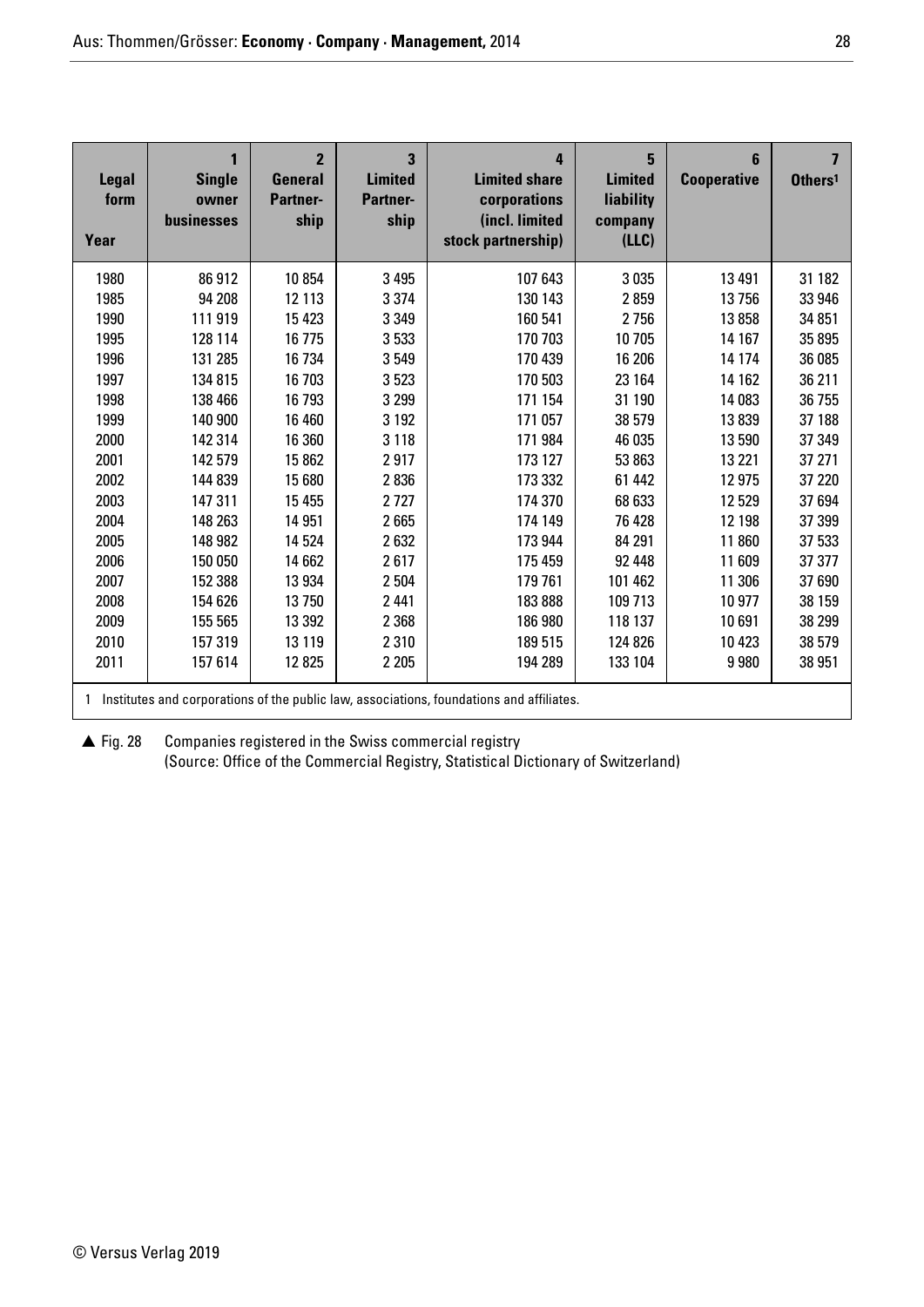

▲ Fig. 29 Companies registered in the Swiss commercial registry (Source: Office of the Commercial Registry, Statistical Dictionary of Switzerland)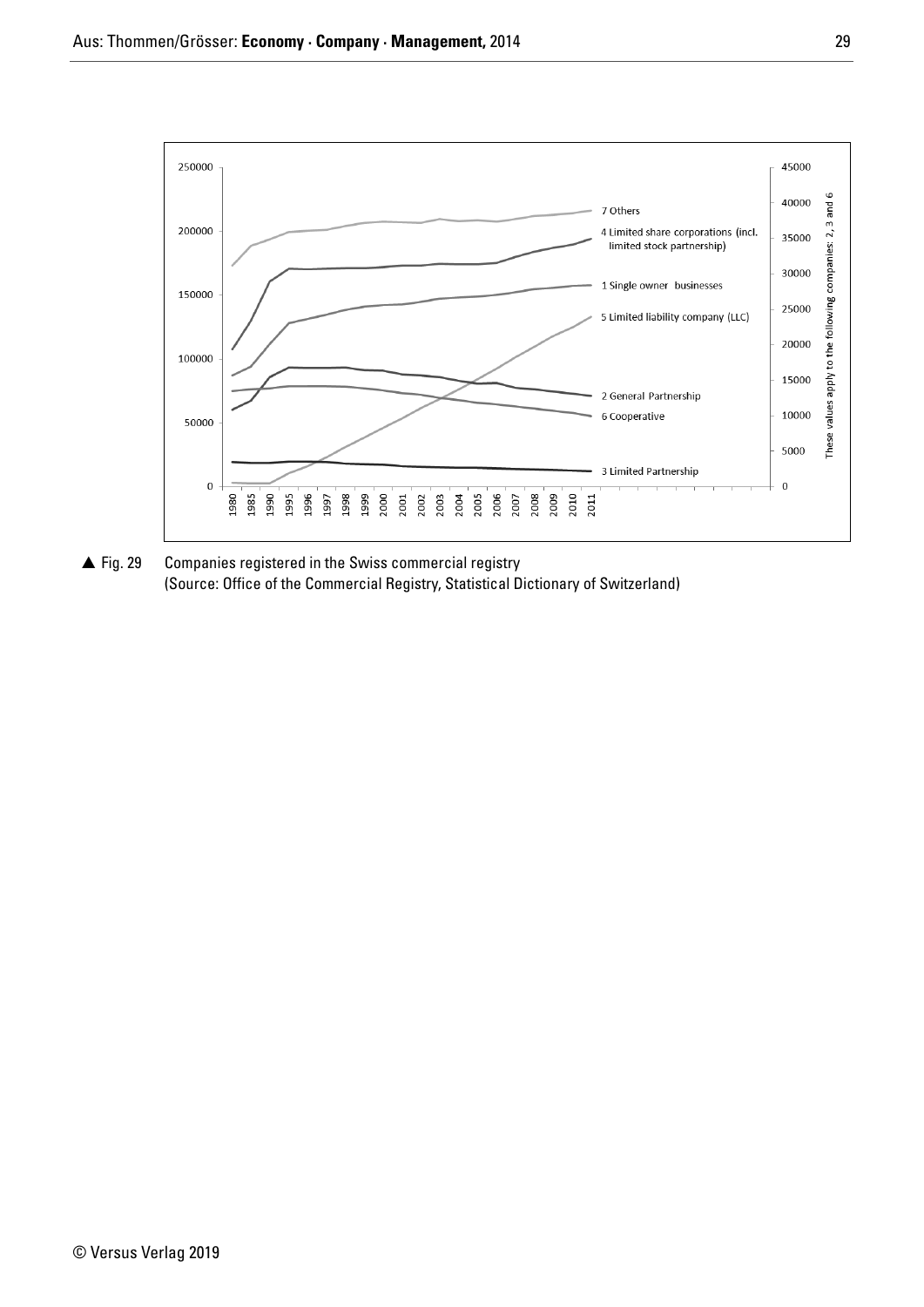| <b>Major takeovers of foreign companies by Swiss companies</b> |                                  |                                                       | <b>Major takeovers of Swiss companies by foreign companies</b> |      |                               |                                      |                        |
|----------------------------------------------------------------|----------------------------------|-------------------------------------------------------|----------------------------------------------------------------|------|-------------------------------|--------------------------------------|------------------------|
| Year                                                           | <b>Buyer</b>                     | <b>Acquired company</b>                               | <b>Country</b><br>of seller                                    | Year | <b>Buyer</b>                  | <b>Acquired company</b>              | Country<br>of buyer    |
| 2011                                                           | Also                             | Actebis                                               | DE                                                             | 2011 | Johnson & Johnson             | Synthes                              | <b>USA</b>             |
| 2011                                                           | Clariant                         | Süd-Chemie                                            | DE                                                             | 2011 | <b>Takeda Pharmaceutical</b>  | Nycomed A/S<br>(without US business) | J                      |
| 2010                                                           | Novartis                         | Alcon                                                 | <b>USA</b>                                                     | 2010 | <b>CVC Capital Partners</b>   | Sunrise                              | LU                     |
| 2010                                                           | Nestlé                           | Frozen pizza business US<br>and Canada of Kraft Foods | <b>USA</b>                                                     | 2010 | <b>PAI Partners</b>           | Swissport International<br>AG        | <b>FR</b>              |
| 2009                                                           | <b>Zurich Financial Services</b> | AIG US Personal Auto Group USA<br>(AIG)               |                                                                | 2008 | <b>BASF SE</b>                | Ciba AG                              | DE                     |
| 2009                                                           | Emmi AG                          | Roth Käse USA Ltd.                                    | <b>USA</b>                                                     | 2008 | <b>General Dynamics Corp.</b> | <b>Jet Aviation Management</b><br>AG | <b>USA</b>             |
| 2009                                                           | Holcim AG                        | <b>Cemex Australia Pty Ltd</b>                        | AUS                                                            | 2008 | <b>LVMH</b>                   | <b>Hublot SA</b>                     | <b>FR</b>              |
| 2009                                                           | <b>Novartis</b>                  | <b>EBEWE Pharma</b>                                   | AT                                                             | 2009 | <b>BTG Investments LP</b>     | <b>Banco UBS Pactual</b>             | <b>BR</b>              |
| 2009                                                           | Xstrata plc                      | Anglo American PLC                                    | GB                                                             | 2007 | Medi-Clinic, Kapstadt         | Hirslanden-Gruppe                    | ZA                     |
| 2008                                                           | Swiss Re                         | <b>Barclays Life Assurance</b><br>Company             | UK                                                             | 2007 | Scor                          | Converium                            | <b>FR</b>              |
| 2007                                                           | Nestlé                           | Gerber                                                | <b>USA</b>                                                     | 2007 | Generali-Gruppe               | Banca del Gottardo                   | $\mathsf{I}\mathsf{T}$ |
| 2007                                                           | Swisscom                         | Fastweb                                               | IT                                                             | 2006 | Merck KGaA                    | Serono-Gruppe                        | DE                     |
| 2007                                                           | Swiss Life                       | AWD                                                   | DE                                                             | 2006 | Dubai Aeorspace Enterprise    | <b>SR Technics</b>                   | AE                     |
| 2006                                                           | Xstrata                          | Falconbridge Ltd.                                     | CAN                                                            | 2006 | AXA Versicherungen            | Winterthur Versicherungen            | <b>FR</b>              |
| 2006                                                           | <b>UBS</b>                       | <b>Banco Pactual</b>                                  | ΒR                                                             | 2005 | Lufthansa AG                  | Swiss International<br>Airlines      | DE                     |
| 2006                                                           | Givaudan                         | <b>Quest BV</b>                                       | <b>NL</b>                                                      | 2005 | Victory                       | <b>Unaxis Holding</b>                | FL.                    |
| 2005                                                           | Swiss Re                         | <b>GE Insurance Solutions</b>                         | <b>USA</b>                                                     | 2005 | Ferrovial-Gruppe              | Swissport International              | ES                     |
| 2005                                                           | Novartis International           | Chiron Corp.                                          | <b>USA</b>                                                     | 2004 | <b>Bayard Capital, Sydney</b> | Landis + Gyr AG                      | AUS                    |
| 2005                                                           | Kühne + Nagel AG                 | <b>ACR Logistics</b>                                  | GB                                                             | 2004 | Saint-Gobain Groupe           | Sanitas-Troesch-Gruppe               | <b>FR</b>              |
| 2004                                                           | Syngenta AG                      | Advanta BV/Golden<br>Harvest                          | NL/USA                                                         | 2004 | ED&F Man                      | Volcafe AG (Erb-Gruppe)              | GB                     |
| 2004                                                           | <b>SR Technics AG</b>            | <b>FLS Aerospace</b>                                  | DK                                                             | 2003 | Rewe AG                       | Bon-appétit-Gruppe                   | DE                     |
| 2004                                                           | <b>Swiss Steel</b>               | Krupp Edelstahlprofile<br>(KEP)                       | DE                                                             | 2003 | Zimmer Corp.                  | Centerpulse AG                       | <b>USA</b>             |
| 2003                                                           | Xstrata                          | Bergbaukonzern MIM                                    | AUS                                                            | 2003 | <b>Colgate Palmolive</b>      | Gaba Holding AG                      | <b>USA</b>             |
| 2003                                                           | Nestlé                           | Dreyers Grand Ice                                     | <b>USA</b>                                                     | 2002 | <b>Texas Pacific Group</b>    | <b>Gate Gourmet</b><br>International | <b>USA</b>             |
| 2003                                                           | <b>Roche Holding</b>             | Igen Inc.                                             | <b>USA</b>                                                     | 2002 | 3i Finanzgesellschaft         | <b>SR Technics AG</b>                | GB                     |
| 2002                                                           | Nestlé                           | <b>Chef America</b>                                   | <b>USA</b>                                                     | 2002 | <b>Candover Investment</b>    | Swissport                            | GB                     |
| 2002                                                           | <b>Novartis</b>                  | Lek Gruppe                                            | SI                                                             | 2001 | <b>Promatech Group</b>        | <b>Sulzer Textil</b>                 | IT                     |
| 2002                                                           | Swissport Int.                   | <b>Cargo Service Center</b>                           | <b>NL</b>                                                      | 2001 | Fabricom-Gruppe               | Sulzer Infra                         | <b>BE</b>              |
| 2001                                                           | Nestlé                           | <b>Ralston Purina</b>                                 | USA                                                            | 2000 | Carlsberg                     | Feldschlösschen-<br>Hürlimann        | DK                     |
| 2001                                                           | Swiss Re                         | Lincoln Re                                            | <b>USA</b>                                                     | 2000 | <b>CRH-Gruppe</b>             | Jura Holding                         | IE                     |
| 2000                                                           | <b>CS Group</b>                  | Donaldson, Lufkin &<br>Jenrette                       | <b>USA</b>                                                     | 1999 | Roca Radiatores               | Keramik Laufen                       | <b>ES</b>              |
| 2000                                                           | <b>UBS</b>                       | Paine Webber                                          | <b>USA</b>                                                     | 1999 | <b>Texas Pacific Group</b>    | Bally                                | <b>USA</b>             |
| 1999                                                           | Swisscom                         | Debitel                                               | DE                                                             | 1998 | <b>Deutsche Post</b>          | Danzas                               | DE                     |
| 1998                                                           | Assicurazioni Generali           | Banca della Svizzera<br>Italiana                      | IT                                                             | 1997 | Doughty Hanson                | <b>Geberit Holding</b>               | GB                     |
| 1998                                                           | Swiss Re                         | Life Re                                               | <b>USA</b>                                                     | 1997 | <b>GE Capital</b>             | Bank Aufina/Bank Prokredit USA       |                        |

▲ Fig. 30 Major takeovers 1997-2011 (HandelsZeitung: Special Mergers. 19.1.2012, No. 3, p. 51)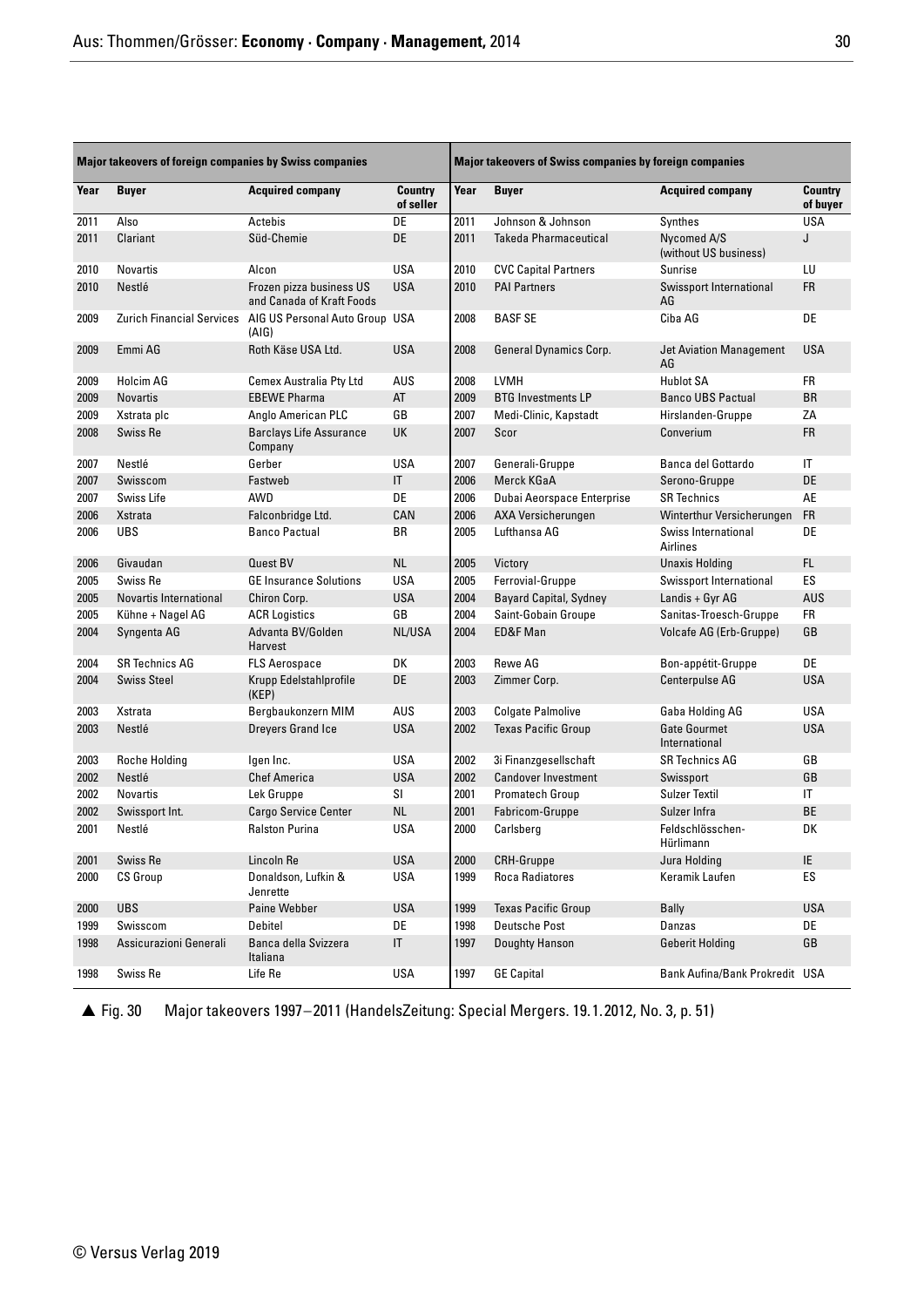| <b>Criteria</b>                                                                                                                           |           | <b>Stage of Production or</b><br><b>Duration</b> |                            |           | Independence |             |           |             |           |
|-------------------------------------------------------------------------------------------------------------------------------------------|-----------|--------------------------------------------------|----------------------------|-----------|--------------|-------------|-----------|-------------|-----------|
|                                                                                                                                           |           |                                                  | <b>Commercial Activity</b> |           |              | Economic    |           | Legal       |           |
| <b>Forms</b>                                                                                                                              | permanent | temporary                                        | horizontal                 | vertical  | diagonal     | independent | dependent | independent | dependent |
| <b>Participation</b>                                                                                                                      |           |                                                  |                            |           |              | $\bullet$   |           |             |           |
| <b>Consortium</b>                                                                                                                         |           |                                                  |                            |           |              |             |           |             |           |
| <b>Cartel</b>                                                                                                                             | $\bullet$ |                                                  |                            |           |              |             |           |             |           |
| <b>Syndicate</b>                                                                                                                          | $\bullet$ |                                                  |                            |           |              |             |           |             |           |
| Joint venture <sup>1</sup>                                                                                                                |           |                                                  |                            |           |              |             |           |             |           |
| <b>Strategic alliance</b>                                                                                                                 | $\bullet$ |                                                  |                            |           |              |             |           |             |           |
| Corporate group <sup>2</sup>                                                                                                              | $\bullet$ |                                                  |                            | $\bullet$ | $\bullet$    |             |           |             | $\bullet$ |
| In relation to the companies that formed the joint venture.<br>1<br>In relation to the subsidiaries of the corporation.<br>$\overline{2}$ |           |                                                  |                            |           |              |             |           |             |           |

▲ Fig. 31 Overview of business collaborations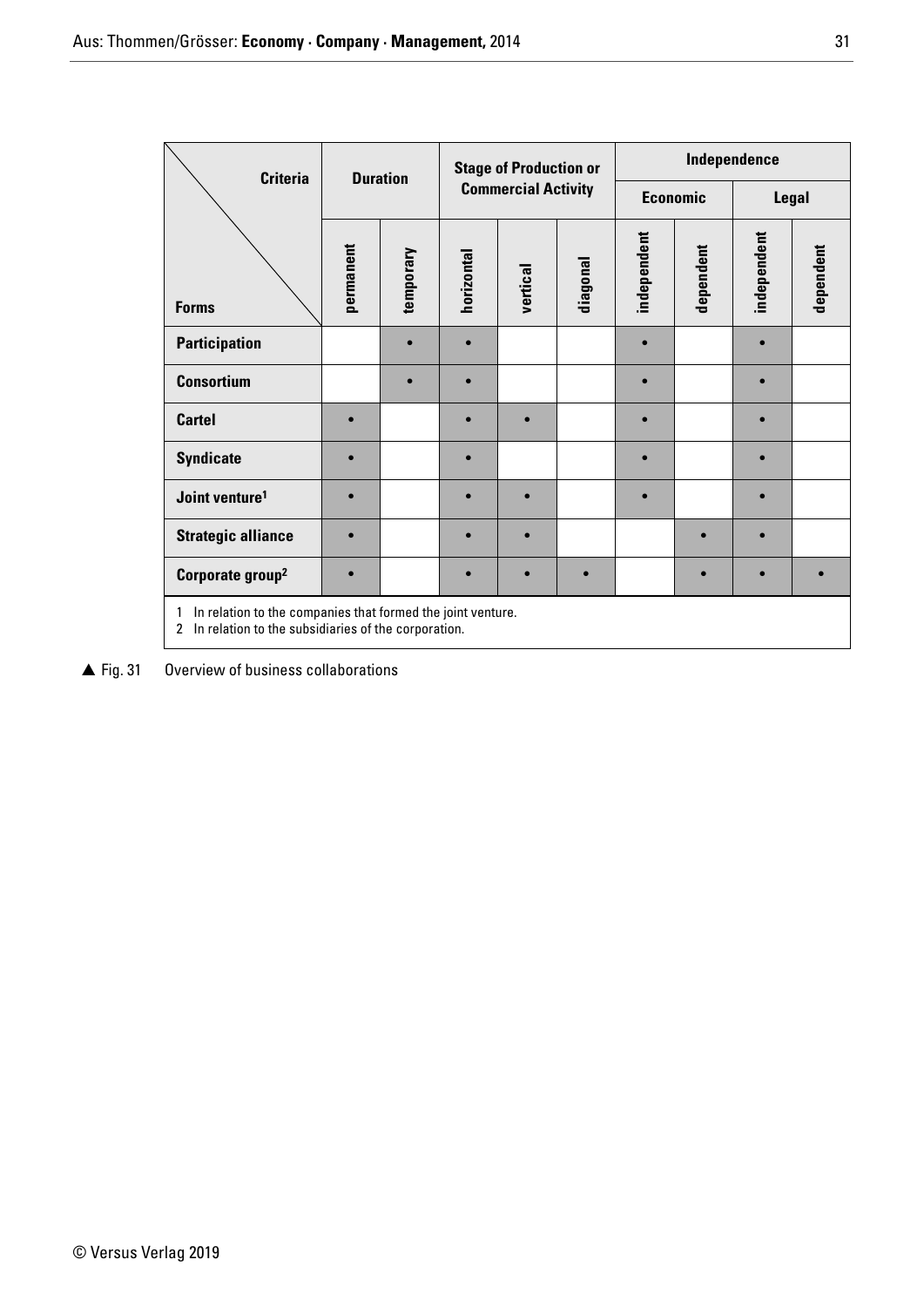

▲ Fig. 32 Stages of internationalisation (Schierenbeck/Wöhle 2008, p. 54)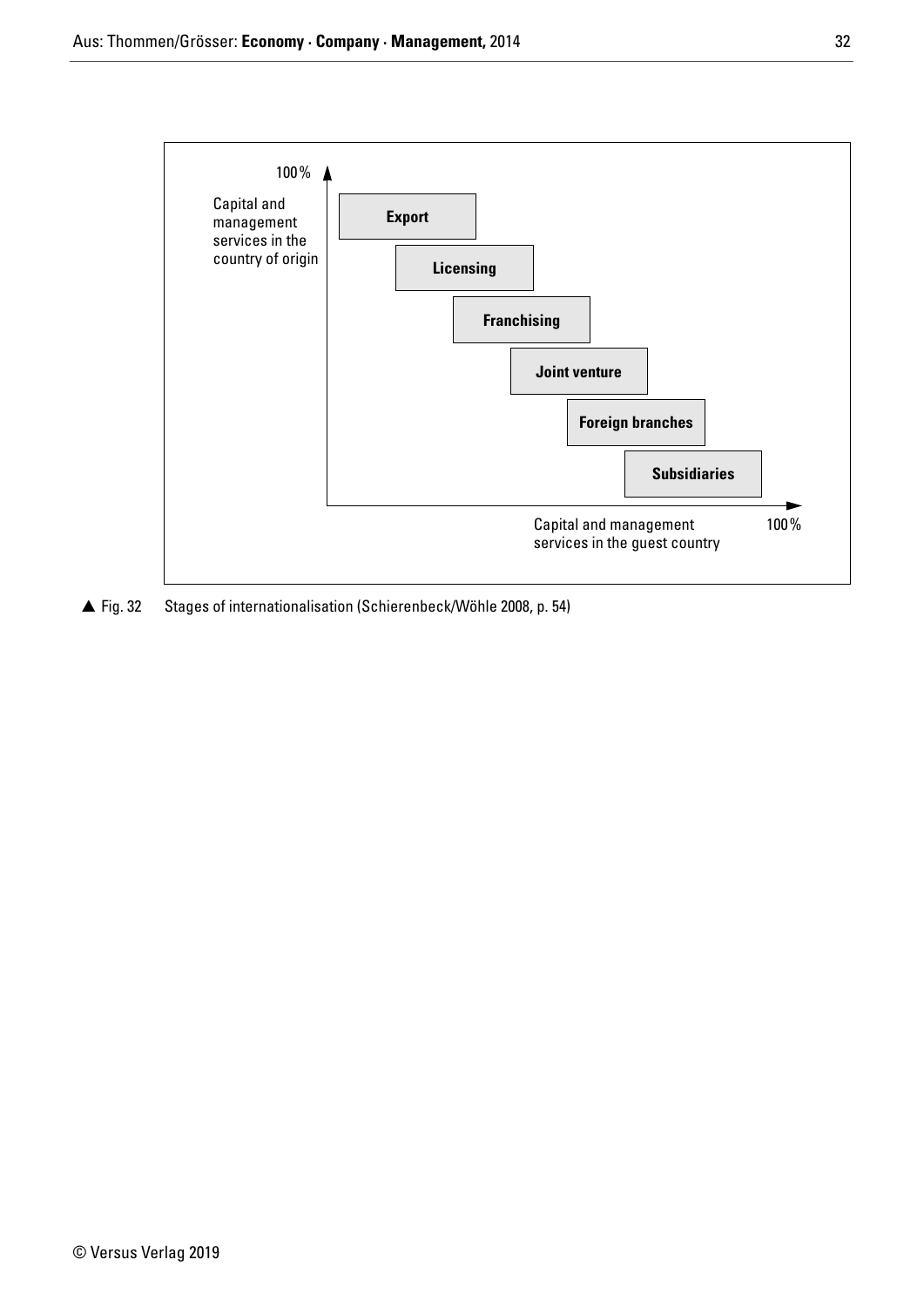

 $\triangle$  Fig. 33 Labour as a location factor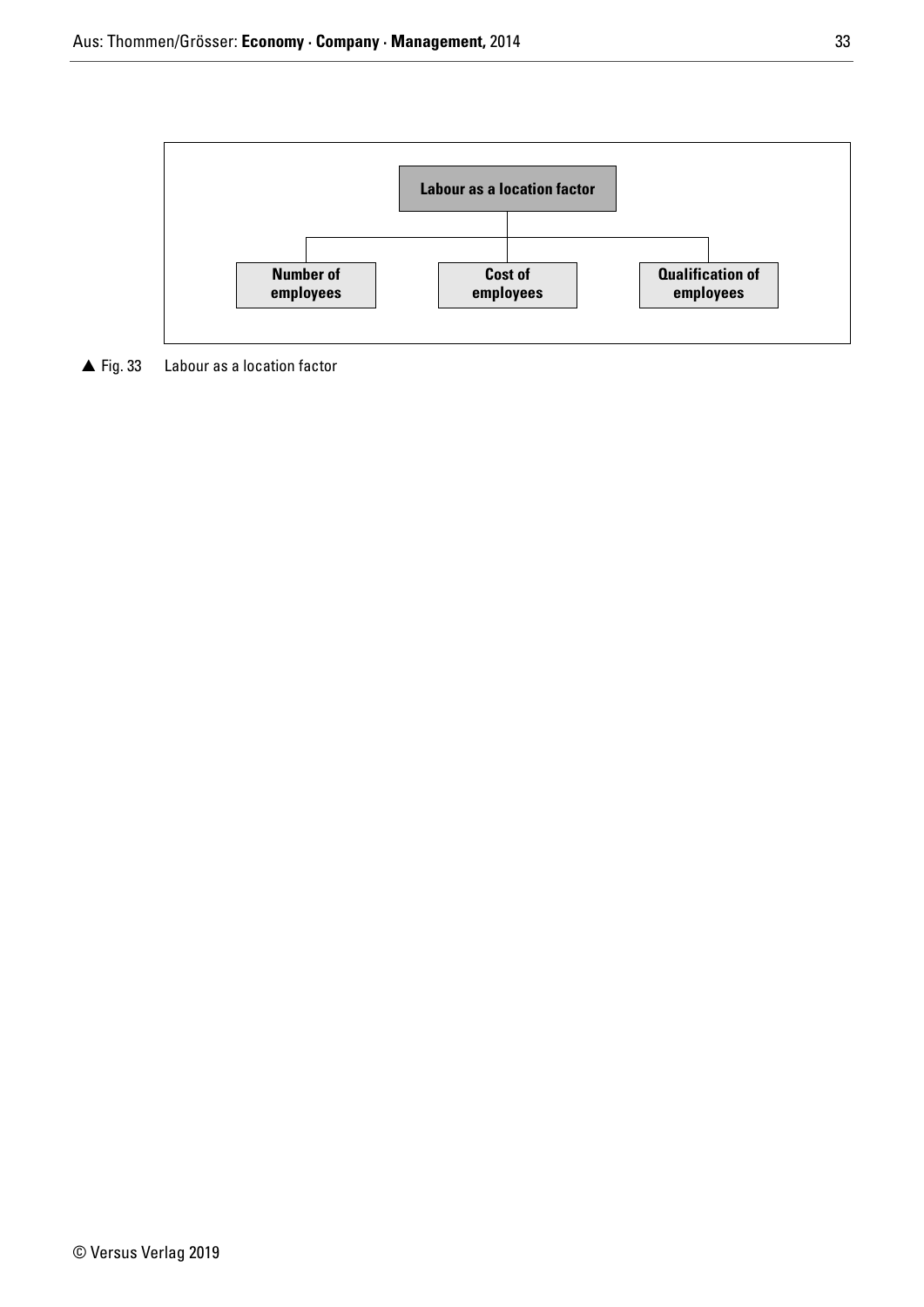| <b>Cantons</b>     | <b>Total index for</b><br>income and<br>capital tax for<br>natural persons | <b>Total index for</b><br>net profit and<br>capital tax of<br>limited companies | <b>Total index</b><br>for motor<br>vehicle<br>taxes | <b>Total index</b><br>for tax<br>charges<br>2006 | <b>Rank</b>     |
|--------------------|----------------------------------------------------------------------------|---------------------------------------------------------------------------------|-----------------------------------------------------|--------------------------------------------------|-----------------|
| Zurich             | 82.9                                                                       | 95.1                                                                            | 95.7                                                | 85.8                                             | 6               |
| <b>Berne</b>       | 123.1                                                                      | 92.3                                                                            | 136.4                                               | 121.0                                            | 20              |
| Lucerne            | 119.0                                                                      | 88.6                                                                            | 96.2                                                | 115.2                                            | 15              |
| Uri                | 144.2                                                                      | 111.9                                                                           | 80.3                                                | 137.8                                            | 26              |
| Schwyz             | 66.5                                                                       | 68.8                                                                            | 95.5                                                | 68.5                                             | $\overline{2}$  |
| Obwalden           | 146.5                                                                      | 48.2                                                                            | 89.3                                                | 136.0                                            | 25              |
| Nidwalden          | 79.1                                                                       | 68.5                                                                            | 81.0                                                | 78.0                                             | 4               |
| Glarus             | 134.8                                                                      | 93.0                                                                            | 101.6                                               | 127.5                                            | 23              |
| Zug                | 50.3                                                                       | 53.8                                                                            | 81.9                                                | 52.4                                             | $\mathbf{1}$    |
| Freiburg           | 126.4                                                                      | 110.0                                                                           | 111.5                                               | 124.3                                            | 21              |
| Solothurn          | 116.9                                                                      | 94.4                                                                            | 87.8                                                | 112.8                                            | 13              |
| <b>Basel Stadt</b> | 113.1                                                                      | 124.0                                                                           | 106.6                                               | 115.4                                            | 16              |
| <b>Basel Land</b>  | 92.5                                                                       | 114.2                                                                           | 111.6                                               | 96.2                                             | 8               |
| Schaffhausen       | 114.6                                                                      | 107.7                                                                           | 64.7                                                | 112.2                                            | 12              |
| Appenzell A.-Rh.   | 121.7                                                                      | 74.4                                                                            | 114.9                                               | 117.9                                            | 18              |
| Appenzell I.-Rh.   | 105.6                                                                      | 58.9                                                                            | 96.2                                                | 100.3                                            | 10 <sup>1</sup> |
| St. Gallen         | 115.5                                                                      | 102.3                                                                           | 103.0                                               | 113.4                                            | 14              |
| Graubünden         | 112.2                                                                      | 139.1                                                                           | 134.9                                               | 118.8                                            | 19              |
| Aargau             | 87.4                                                                       | 112.2                                                                           | 74.2                                                | 90.2                                             | $\overline{1}$  |
| Thurgau            | 86.6                                                                       | 68.7                                                                            | 69.9                                                | 84.0                                             | 5               |
| Ticino             | 64.6                                                                       | 96.7                                                                            | 107.5                                               | 74.3                                             | 3               |
| Vaud               | 106.2                                                                      | 109.6                                                                           | 119.6                                               | 107.2                                            | 11              |
| <b>Wallis</b>      | 121.3                                                                      | 91.0                                                                            | 56.6                                                | 115.9                                            | 17              |
| Neuenburg          | 137.1                                                                      | 121.3                                                                           | 99.1                                                | 133.7                                            | 24              |
| Geneva             | 89.8                                                                       | 127.8                                                                           | 78.7                                                | 97.5                                             | 9               |
| Jura               | 126.6                                                                      | 109.2                                                                           | 133.4                                               | 125.1                                            | 22              |
| Switzerland        | 100.0                                                                      | 100.0                                                                           | 100.0                                               | 100.0                                            |                 |

 $\triangle$  Fig. 34 Cantonal taxation, 2006 indices (Source: www.news-service.admin.ch/ NSBSubscriber/message/attachments/8981.pdf, p. 11, 19/04/2008)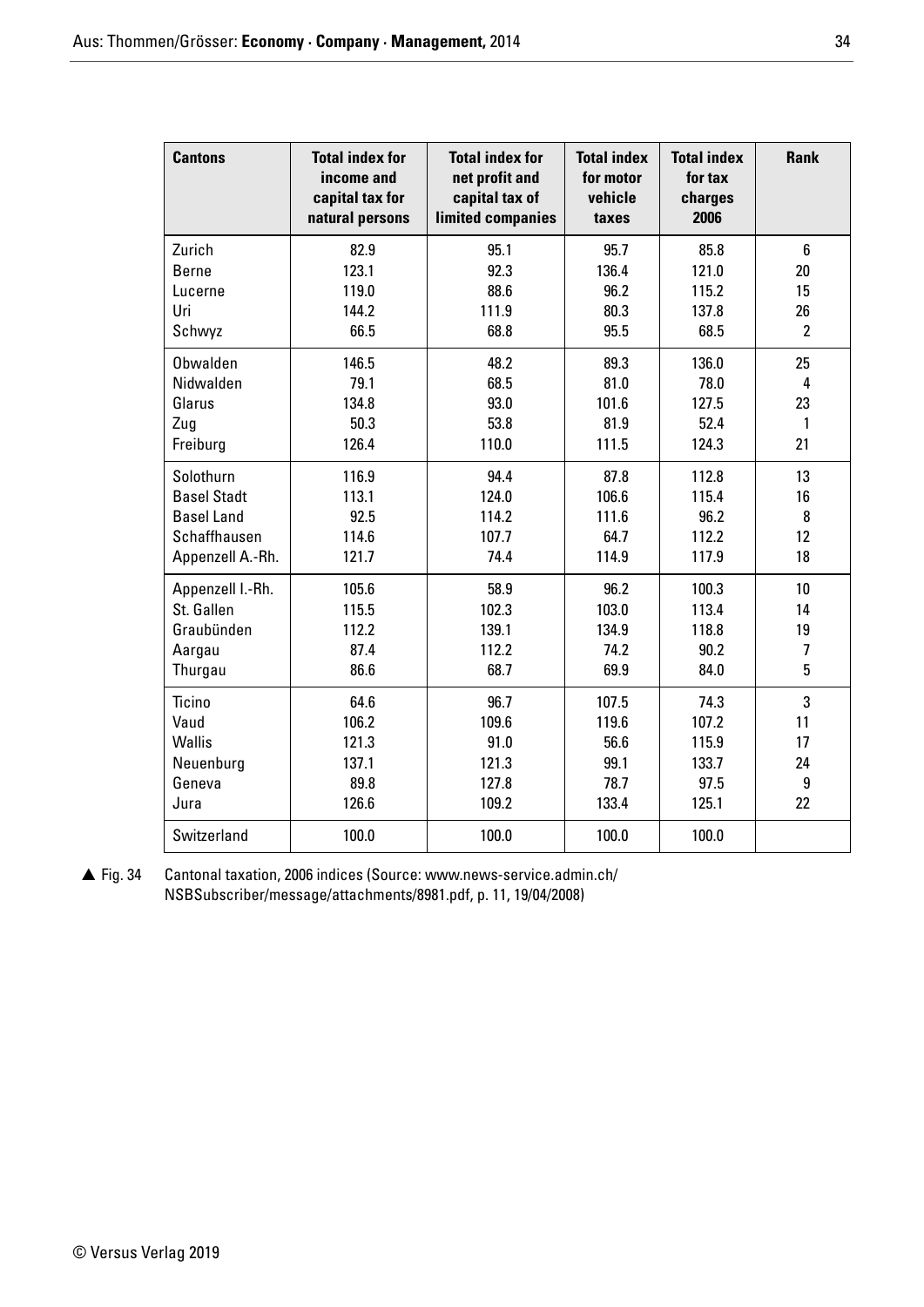| <b>Location D</b><br><b>Location C</b> | $\boldsymbol{\times}$<br>$\simeq$ | S<br>24                                                                                           | S<br>15                                                                                    | G<br>58                                                                                        | S                                                                                 |                                                                    | S                                                                   | S                                                                                                                  | 5                                                                                 | 328                               | S<br>Rank                                           |                                                                                                                                                                                                    |
|----------------------------------------|-----------------------------------|---------------------------------------------------------------------------------------------------|--------------------------------------------------------------------------------------------|------------------------------------------------------------------------------------------------|-----------------------------------------------------------------------------------|--------------------------------------------------------------------|---------------------------------------------------------------------|--------------------------------------------------------------------------------------------------------------------|-----------------------------------------------------------------------------------|-----------------------------------|-----------------------------------------------------|----------------------------------------------------------------------------------------------------------------------------------------------------------------------------------------------------|
|                                        |                                   |                                                                                                   |                                                                                            |                                                                                                |                                                                                   |                                                                    |                                                                     |                                                                                                                    |                                                                                   |                                   |                                                     |                                                                                                                                                                                                    |
|                                        |                                   |                                                                                                   |                                                                                            |                                                                                                | $\overline{a}$                                                                    | ౚ                                                                  | 25                                                                  | $\overline{a}$                                                                                                     | 24                                                                                | 248                               |                                                     |                                                                                                                                                                                                    |
|                                        |                                   |                                                                                                   |                                                                                            |                                                                                                |                                                                                   |                                                                    |                                                                     |                                                                                                                    |                                                                                   |                                   | 4<br>Rank                                           |                                                                                                                                                                                                    |
|                                        | $\boldsymbol{\times}$             | S<br>$\infty$                                                                                     |                                                                                            | G                                                                                              |                                                                                   | S                                                                  |                                                                     | 5<br>$\infty$                                                                                                      | S<br>$\infty$                                                                     |                                   |                                                     |                                                                                                                                                                                                    |
| <b>Location B</b>                      | $\approx$                         |                                                                                                   | 75                                                                                         | 48                                                                                             | $30\,$                                                                            | 50                                                                 | 125                                                                 |                                                                                                                    |                                                                                   | 352                               | Rank <sub>1</sub>                                   |                                                                                                                                                                                                    |
|                                        | $\boldsymbol{\times}$             | $\overline{\phantom{0}}$                                                                          | 5                                                                                          | S                                                                                              | S                                                                                 | 5                                                                  | G                                                                   | $\overline{\phantom{0}}$                                                                                           |                                                                                   |                                   |                                                     |                                                                                                                                                                                                    |
|                                        | $\approx$                         | $\overline{a}$                                                                                    | 75                                                                                         | $\frac{8}{2}$                                                                                  | $\overline{a}$                                                                    | 50                                                                 | 75                                                                  | 24                                                                                                                 | 24                                                                                | 346                               |                                                     |                                                                                                                                                                                                    |
| <b>Location A</b>                      | $\boldsymbol{\times}$             | 5                                                                                                 | 5                                                                                          | S                                                                                              |                                                                                   | 5                                                                  | S                                                                   | S                                                                                                                  | S                                                                                 |                                   | Rank <sub>2</sub>                                   |                                                                                                                                                                                                    |
| Weighting                              |                                   | $\infty$                                                                                          | 51                                                                                         | $\frac{1}{2}$                                                                                  | $\overline{a}$                                                                    | $\overline{a}$                                                     | 25                                                                  | $\infty$                                                                                                           | $\infty$                                                                          | $\Xi$                             |                                                     |                                                                                                                                                                                                    |
| <b>Location requirement</b>            |                                   | (e.g., close to motorway and airport)<br>Good transport accessibility<br>$\overline{\phantom{0}}$ | (e.g., qualified specialist workers, labour reserve)<br>Favourable labour market<br>$\sim$ | re expansion)<br>(e.g., minimum area, opportunities for futu<br>Available industrial site<br>က | (e.g., supply with electricity, gas, water)<br>Efficient supply and disposal<br>4 | Acceptable legal requirements<br>(e.g., building regulations)<br>5 | (e.g., low tax rates, tax incentives)<br>Low tax charges<br>$\circ$ | (e.g., state subsidies, communal support for the economy)<br>Good promotional measures<br>$\overline{\phantom{a}}$ | (e.g., social, education, leisure facilities)<br>Good quality of life<br>$\infty$ | Total benefit of the alternatives | Defining the preference ranking of the alternatives | X = Evaluation (good = 5, satisfactory = 3, bad = 1)    R = Benefit per location factor<br>Note: <i>Essential requirements,</i> i.e., mandatory criteria (e.g., minimum area) were not considered. |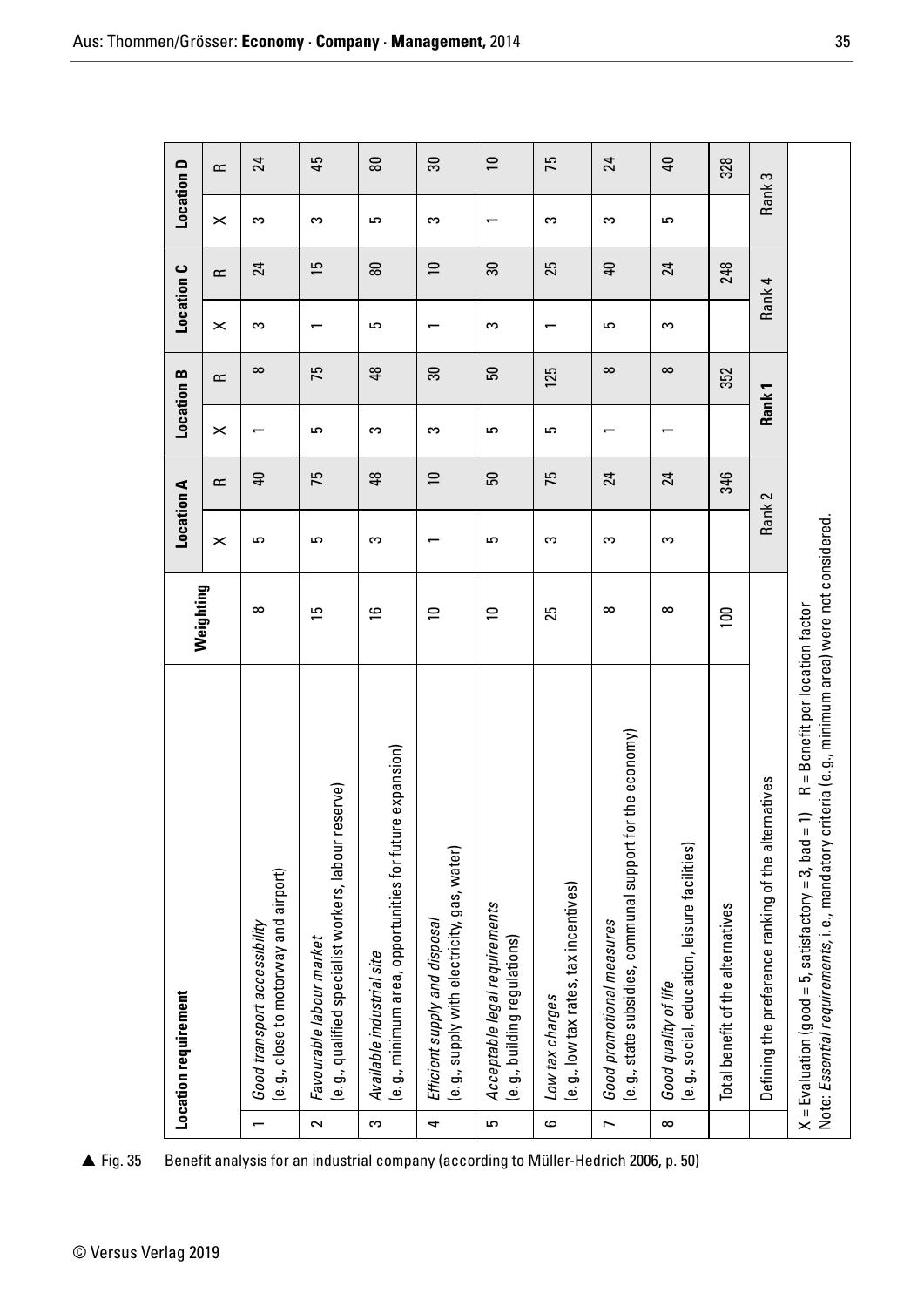## **Environmental Management**

- With respect to environmental aspects within our operations, we strive to be among the most progressive companies. To that end we maintain an environmental management system in compliance with the ISO 14001 standard. We strive to continuously improve our sustainability performance and to use the most environmentally sound technology wherever possible and in line with sound business practices.
- With respect to greenhouse gas emissions, we are committed to being greenhouse gas neutral and are actively engaging our employees in order to further these endeavours.
- We involve our contractors, procurement, facilities management and logistics partners in our efforts to improve our performance in the protection of environment and society, and to encourage them to meet high sustainability standards. We request information on potentially harmful building materials and other substances and on the environmental or social aspects of products supplied to us.
- All relevant environmental and social data on design, materials, operational matters, energy efficiency and ergonomics are taken into account in the planning and construction of new premises and facilities.
- As laid down in our Supplier Code of Conduct, we expect our suppliers to go beyond the minimum required and strive to apply best practices, living up to their environmental and social responsibilities and carefully mitigating risk.
- By systematically measuring, recording and evaluating energy and resource consumption, emissions, waste and environmental risks, we set the foundation for continuous improvements in our environmental performance. We take precautions to prevent pollution as well as accidents and to limit their impact on health and the environment.
- ▲ Fig. 36 Fig. 36 Credit Suisse Statement on Sustainability (Credit Suisse Group AG 2011)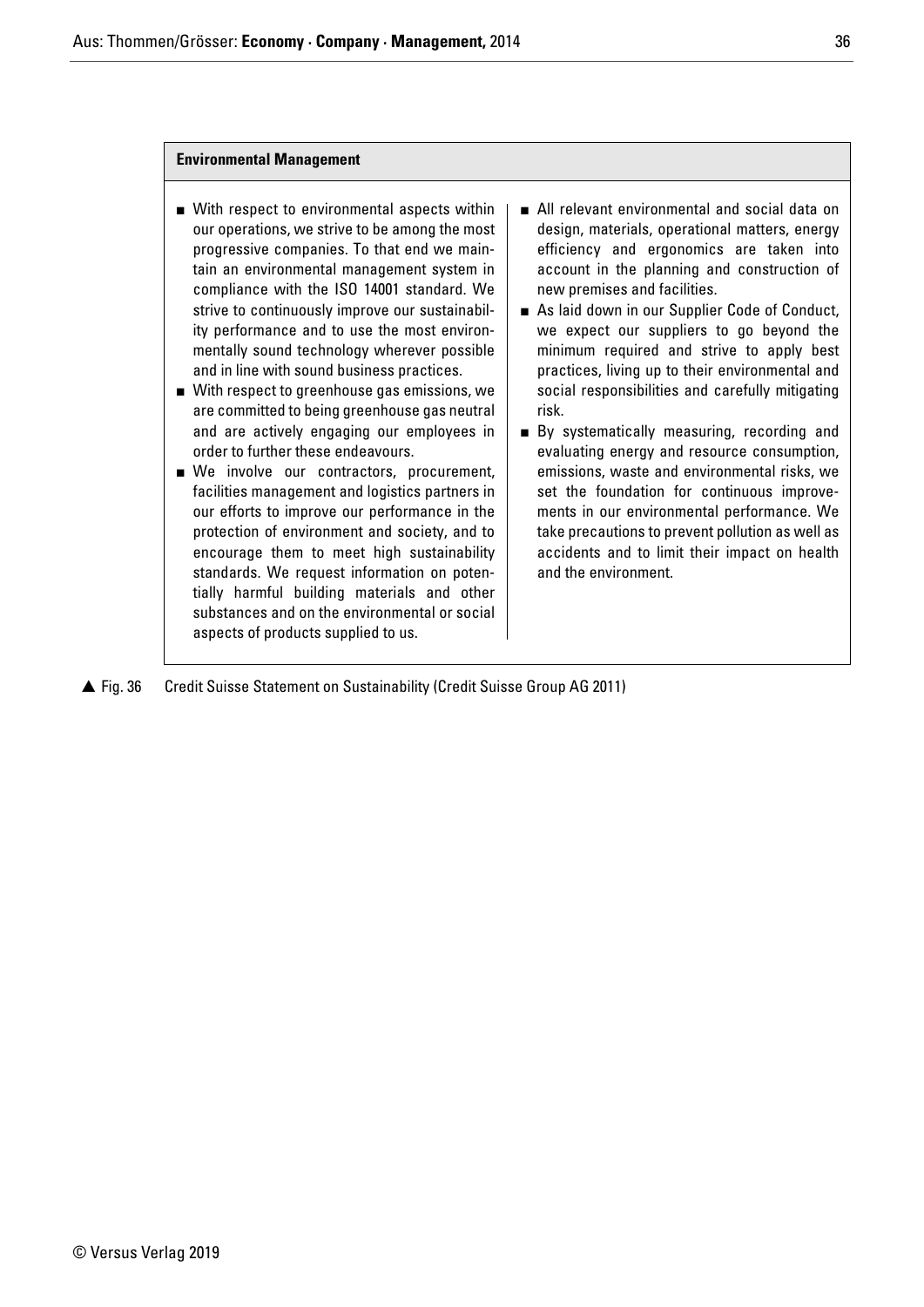

▲ Fig. 37 Environmental protection as a company goal (according to Dyllick 1990, p. 25)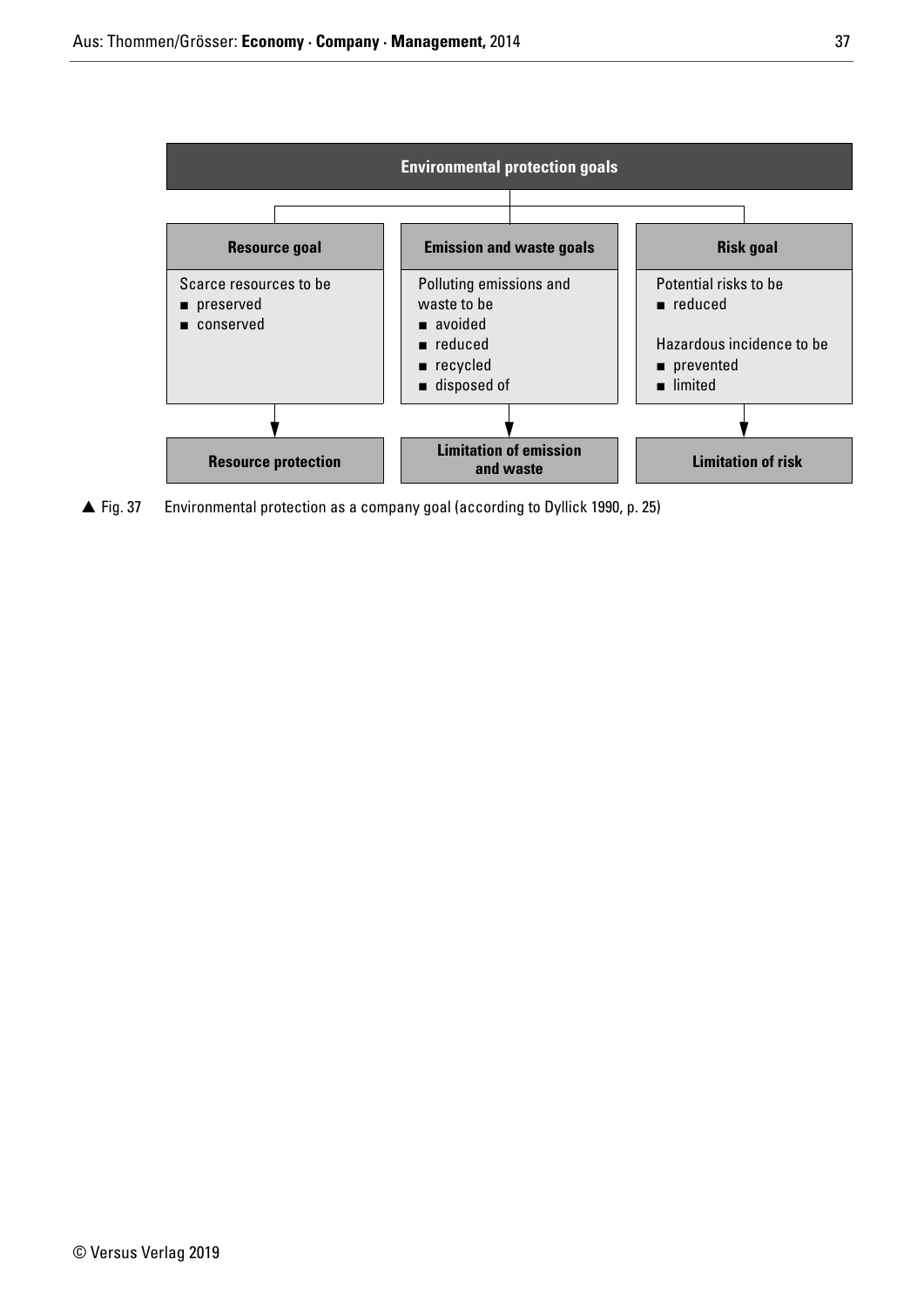| <b>Formal goals (performance objectives)</b> |                                                                                           |                           |                                                                                                                                             |  |                                                         |  |  |
|----------------------------------------------|-------------------------------------------------------------------------------------------|---------------------------|---------------------------------------------------------------------------------------------------------------------------------------------|--|---------------------------------------------------------|--|--|
| <b>Productivity</b>                          |                                                                                           | <b>Economic viability</b> | <b>Profit and profitability</b>                                                                                                             |  |                                                         |  |  |
|                                              |                                                                                           |                           |                                                                                                                                             |  |                                                         |  |  |
| <b>Operative goals</b>                       |                                                                                           |                           |                                                                                                                                             |  |                                                         |  |  |
| <b>Performance goals</b>                     |                                                                                           | <b>Financial goals</b>    | <b>Management and</b><br>organisational goals                                                                                               |  | <b>Social and</b><br>ecological goals                   |  |  |
| $\blacksquare$ Market goals<br>Product goals | Goals with regard to<br>Liquidity<br>■ Capital supply<br>■ Capital and asset<br>structure |                           | Goals with regard to<br>Problem-solving<br>process<br>■ Management<br>functions<br>Leadership style<br>Division of labour<br>$\blacksquare$ |  | ■ Employee-related<br>goals<br>Society-related<br>goals |  |  |
|                                              |                                                                                           |                           |                                                                                                                                             |  |                                                         |  |  |
| <b>Operational activities</b>                |                                                                                           |                           |                                                                                                                                             |  |                                                         |  |  |

▲ Fig. 38 Overview of goal categories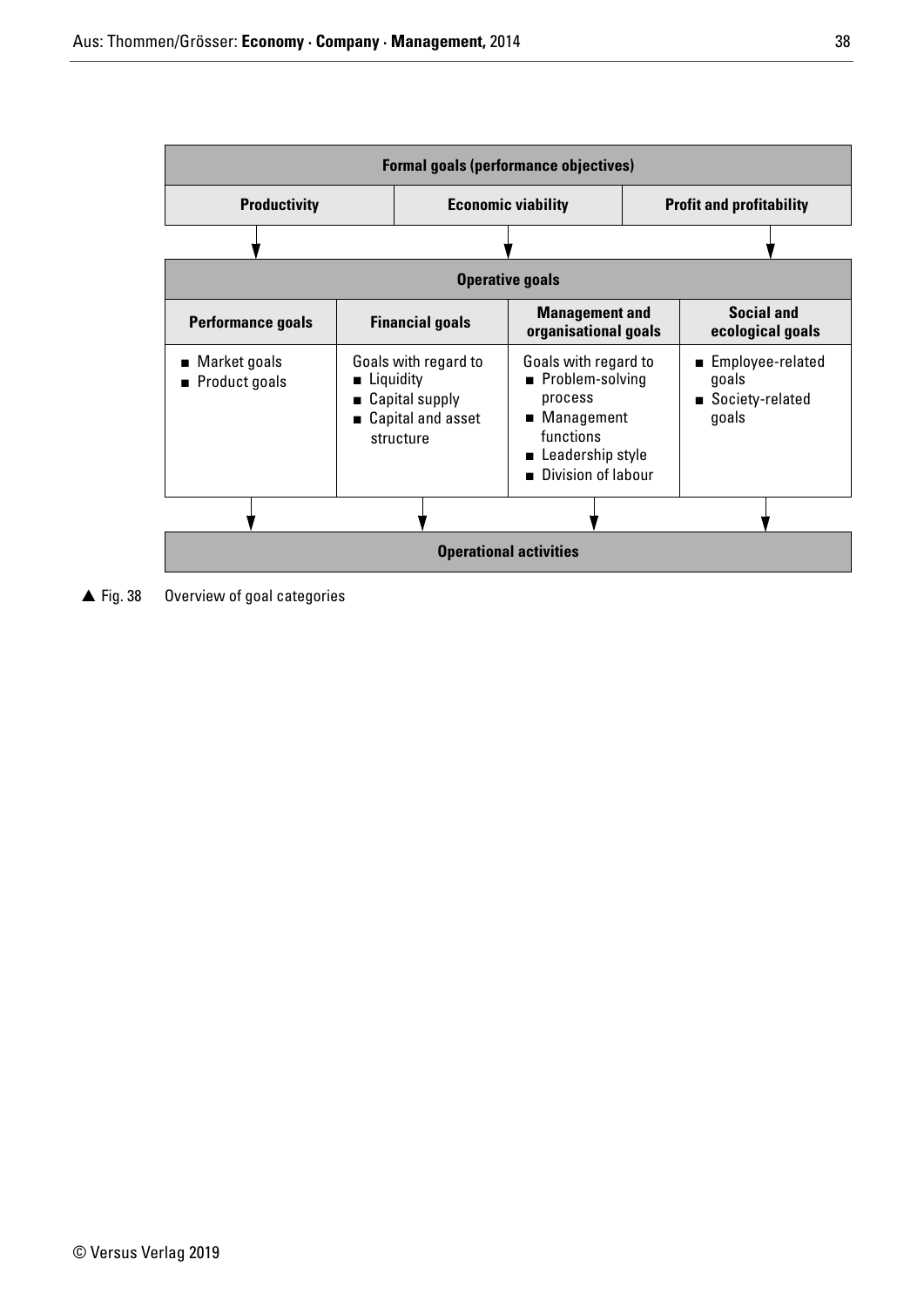

 $\triangle$  Fig. 39 Relations between complementary and competing goals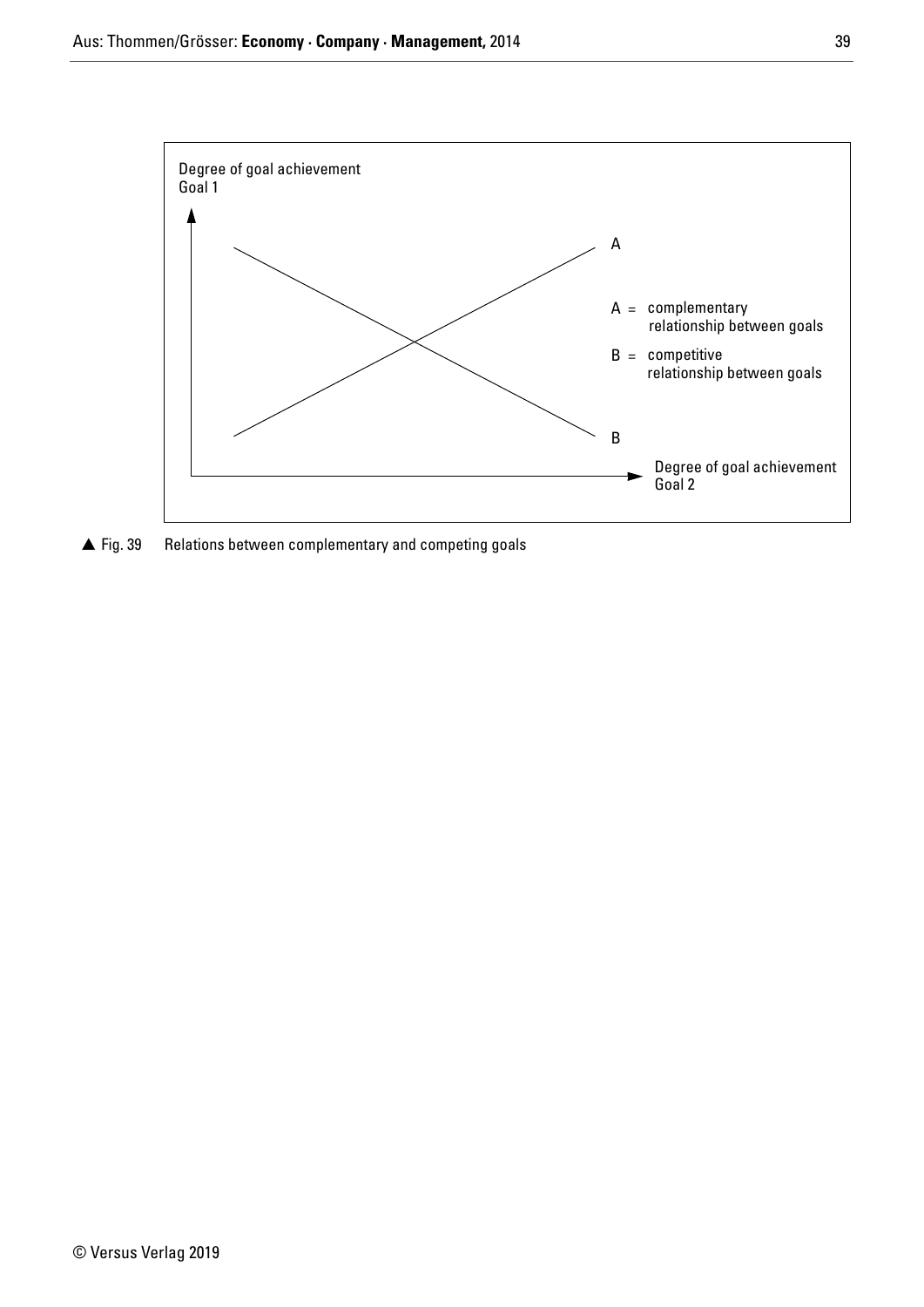

 $\triangle$  Fig. 40 Goal relationships between profit and sales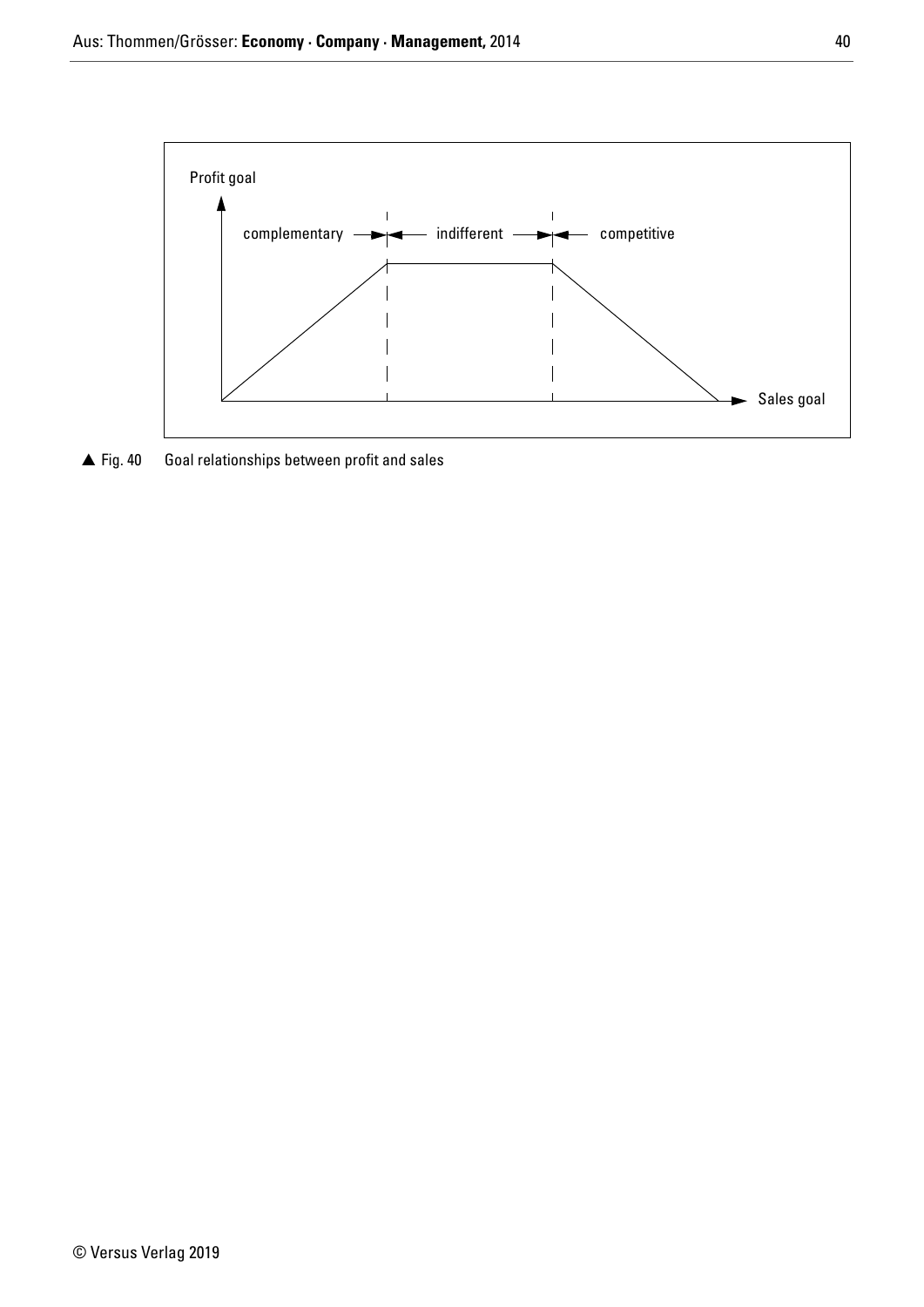| Form of perception<br><b>Problem</b><br>awareness | <b>System-oriented</b><br>(economy as a system) | <b>Culture-oriented</b><br>(economy as a <i>sphere of life)</i> |
|---------------------------------------------------|-------------------------------------------------|-----------------------------------------------------------------|
| <b>Harmonists</b>                                 | Economists                                      | Conventionalists                                                |
| <b>Conflict conscious</b>                         | Reformers                                       | <b>Idealists</b>                                                |

▲ Fig. 41 Types of ethical behaviours in management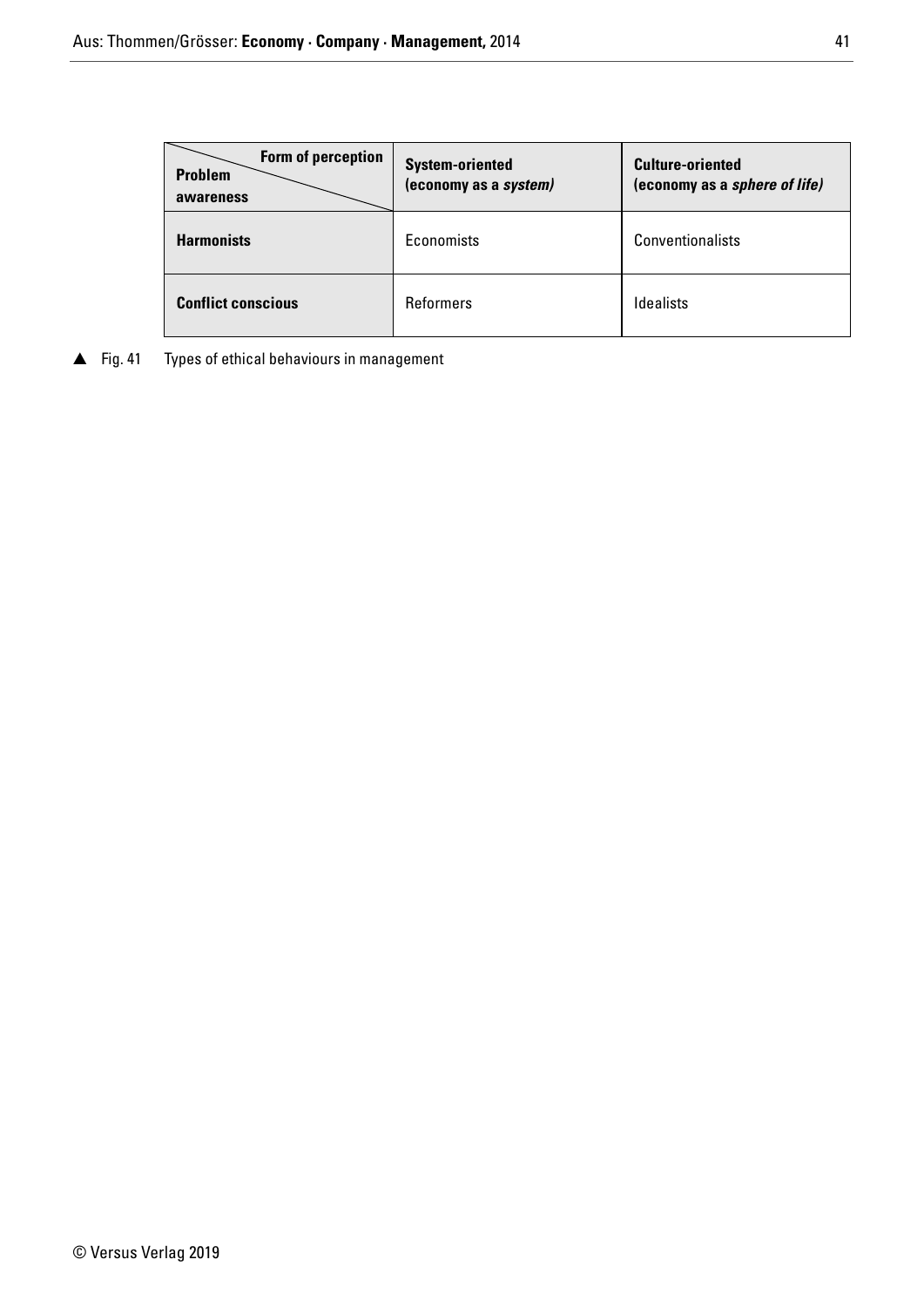

 $\triangle$  Fig. 42 Constitutive elements of a credibility strategy